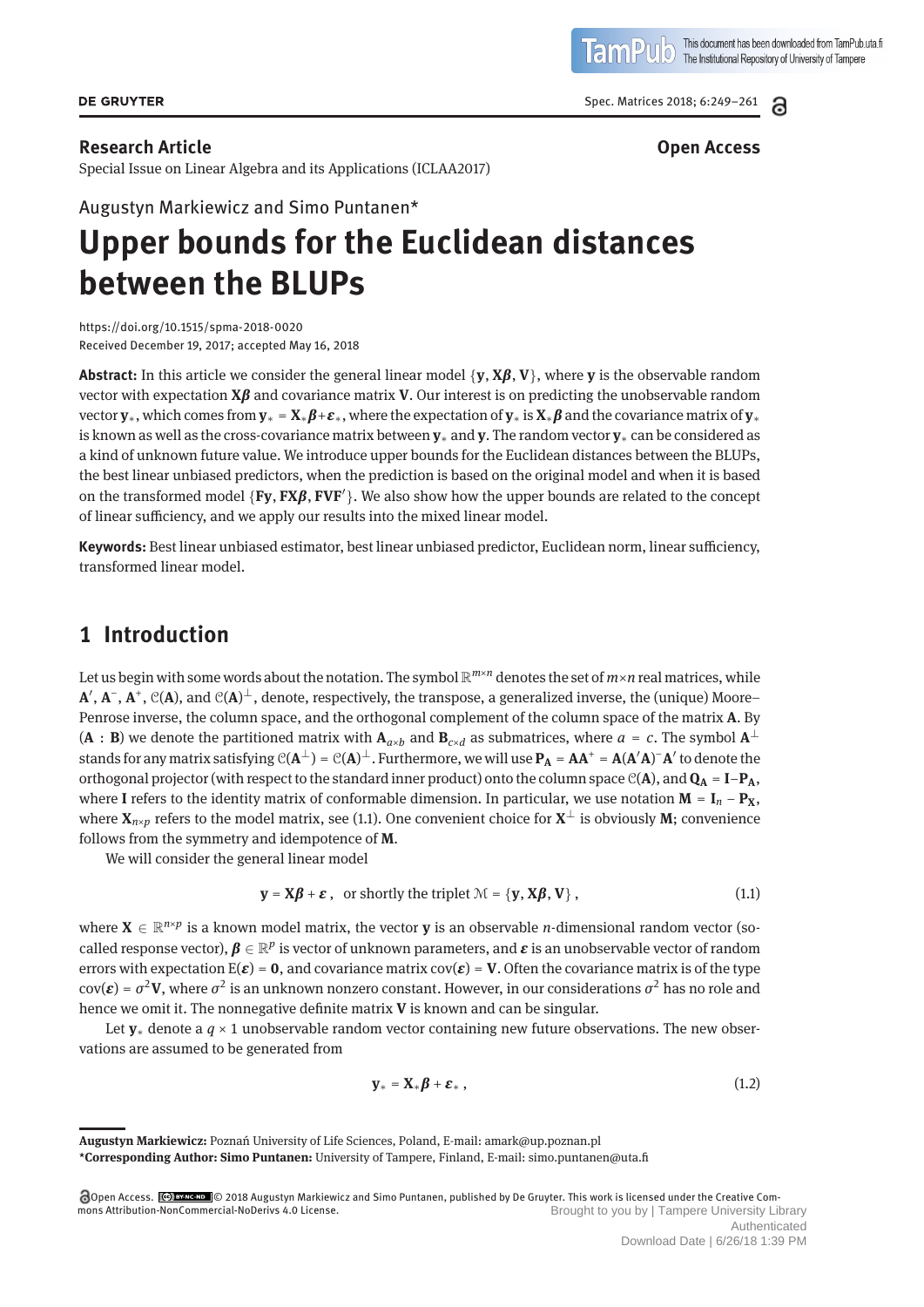where  $\mathbf{X}_*$  is a known  $q \times p$  matrix,  $\boldsymbol{\beta} \in \mathbb{R}^p$  is the same vector of fixed but unknown parameters as in M, and *ε*<sup>∗</sup> is a *q*-dimensional random error vector with E(*ε*<sup>\*</sup>) = **0**. We will also use the notation  $\mu = X\beta$ ,  $\mu^* = X^* \beta$ . The covariance matrix of **y**<sup>∗</sup> and the cross-covariance matrix between **y** and **y**<sup>∗</sup> are assumed to be known and thus we have

$$
E\begin{pmatrix} \mathbf{y} \\ \mathbf{y}_* \end{pmatrix} = \begin{pmatrix} \boldsymbol{\mu} \\ \boldsymbol{\mu}_* \end{pmatrix} = \begin{pmatrix} \mathbf{X} \\ \mathbf{X}_* \end{pmatrix} \boldsymbol{\beta}, \quad \text{cov} \begin{pmatrix} \mathbf{y} \\ \mathbf{y}_* \end{pmatrix} = \text{cov} \begin{pmatrix} \boldsymbol{\varepsilon} \\ \boldsymbol{\varepsilon}_* \end{pmatrix} = \begin{pmatrix} \mathbf{V} & \mathbf{V}_{12} \\ \mathbf{V}_{21} & \mathbf{V}_{22} \end{pmatrix} = \boldsymbol{\Gamma} \in \text{NND}_{n+q}, \quad (1.3)
$$

where  $\text{NND}_{n+q}$  refers to the set of  $(n+q) \times (n+q)$  nonnegative definite matrices. This setup can be denoted shortly as

$$
\mathcal{M}_* = \left\{ \begin{pmatrix} \mathbf{y} \\ \mathbf{y}_* \end{pmatrix}, \begin{pmatrix} \mathbf{X} \\ \mathbf{X}_* \end{pmatrix} \boldsymbol{\beta}, \begin{pmatrix} \mathbf{V} & \mathbf{V}_{12} \\ \mathbf{V}_{21} & \mathbf{V}_{22} \end{pmatrix} \right\}.
$$
 (1.4)

We are particularly interested in predicting the unobservable **y**<sup>∗</sup> on the basis of the observable **y**. While doing this, we look for linear predictors of the type **By**, where  $\mathbf{B} \in \mathbb{R}^{q \times n}$ , that would "conveniently" utilize the knowledge of (1.4). It is noteworthy that, literally taken,  $\mathcal{M}_*$  in (1.4) is not a standard linear model—this is due to the fact that the **y**∗-part is not a proper response variable which in usual linear model is assumed to be observable. To clarify the situation, we will call M<sup>∗</sup> "the linear model with new future observations".

One of the first articles to consider the setup <sup>M</sup><sup>∗</sup> was Goldberger [9, 1962], who assumed *<sup>Γ</sup>* to be positive definite and **y**<sup>∗</sup> a scalar so that *y*<sup>∗</sup> = **x** <sup>∗</sup>*<sup>β</sup>* <sup>+</sup> *<sup>ε</sup>*∗. Goldberger called **<sup>x</sup>**<sup>∗</sup> the vector "prediction regressors" and *<sup>ε</sup>*<sup>∗</sup> the "prediction disturbance".

Premultiplying the model  $M$  by an  $f \times n$  matrix **F** yields the transformed model

$$
\mathbf{Fy} = \mathbf{FX\beta} + \mathbf{F\epsilon} \,, \text{ or shortly } \mathcal{M}_t = \{ \mathbf{Fy}, \mathbf{FX\beta}, \mathbf{FVF}' \} \,.
$$
 (1.5)

Suppose we wish to do the prediction using the transformed model  $\mathcal{M}_t$ . Corresponding to  $\mathcal{M}_*$ , we then have the following transformed setup:

$$
\mathcal{M}_{t*} = \left\{ \begin{pmatrix} \mathbf{Fy} \\ \mathbf{y}_* \end{pmatrix}, \begin{pmatrix} \mathbf{FX} \\ \mathbf{X}_* \end{pmatrix} \boldsymbol{\beta}, \begin{pmatrix} \mathbf{FVF'} & \mathbf{FV}_{12} \\ \mathbf{V}_{21} \mathbf{F'} & \mathbf{V}_{22} \end{pmatrix} \right\}.
$$
 (1.6)

We shall concentrate on the linear unbiased estimators, LUEs, and predictors, LUPs, and hence we need the concept of estimability. For example, **<sup>X</sup>**∗*<sup>β</sup>* is estimable under <sup>M</sup> if there exists a matrix **<sup>B</sup>** such that E(**By**) =  $X_*\beta$  for all  $\beta \in \mathbb{R}^p$ . Such a matrix  $B \in \mathbb{R}^{q \times n}$  exists only when  $\mathcal{C}(X') \subset \mathcal{C}(X')$ . The LUE **By** is the best linear unbiased estimator, BLUE, of estimable **<sup>X</sup>**∗*<sup>β</sup>* if **By** has the smallest covariance matrix in the Löwner sense among all linear unbiased estimators of **<sup>X</sup>**∗*β*:

$$
cov(\mathbf{B}\mathbf{y}) \leq_{\mathbb{L}} cov(\mathbf{B}_{\#}\mathbf{y}) \quad \text{for all } \mathbf{B}_{\#}: \mathbf{B}_{\#}\mathbf{X} = \mathbf{X}_{*}, \tag{1.7}
$$

that is,  $cov(B_{\#}y) - cov(By)$  is nonnegative definite for all  $B_{\#}: B_{\#}X = X_{*}$ .

Correspondingly, the random vector **y**<sup>∗</sup> is called predictable under M<sup>∗</sup> if there exists a matrix **D** such that the expected prediction error is zero, i.e.,  $E(\mathbf{y}_* - \mathbf{D}\mathbf{y}) = \mathbf{0}$  for all  $\boldsymbol{\beta} \in \mathbb{R}^p$ . Then  $\mathbf{D}\mathbf{y}$  is a linear unbiased predictor (LUP) of  $y_*$ . Such a matrix  $D \in \mathbb{R}^{q \times n}$  exists if and only if  $\mathcal{C}(X') \subset \mathcal{C}(X')$ , that is,  $X_*\beta$  is estimable under M. Thus **<sup>y</sup>**<sup>∗</sup> is predictable under <sup>M</sup><sup>∗</sup> if and only if **<sup>X</sup>**∗*<sup>β</sup>* is estimable. Now a LUP **Dy** is the best linear unbiased predictor, BLUP, for **y**∗, if we have the Löwner ordering

$$
cov(\mathbf{y}_{*}-\mathbf{D}\mathbf{y}) \leq_{L} cov(\mathbf{y}_{*}-\mathbf{D}_{\#}\mathbf{y}) \quad \text{for all } \mathbf{D}_{\#} : \mathbf{D}_{\#}\mathbf{X} = \mathbf{X}_{*} . \tag{1.8}
$$

The Lemma 1.1 below provides so-called fundamental BLUE- and BLUP-equations. For the BLUP, see, e.g., Christensen [6, p. 294], and Isotalo & Puntanen [18, p. 1015], and for the BLUE, Drygas [7, p. 55], Rao [28, p. 282], and Puntanen et al. [27, Th. 10]. For the reviews of the BLUP-properties, see, Robinson [31] and Haslett & Puntanen [14].

**Lemma 1.1.** Consider the linear model with new observations defined as  $\mathcal{M}_*$  in (1.4), where  $\mathcal{C}(\mathbf{X}') \subset \mathcal{C}(\mathbf{X}')$ , i.e., **y**<sup>∗</sup> *is predictable.*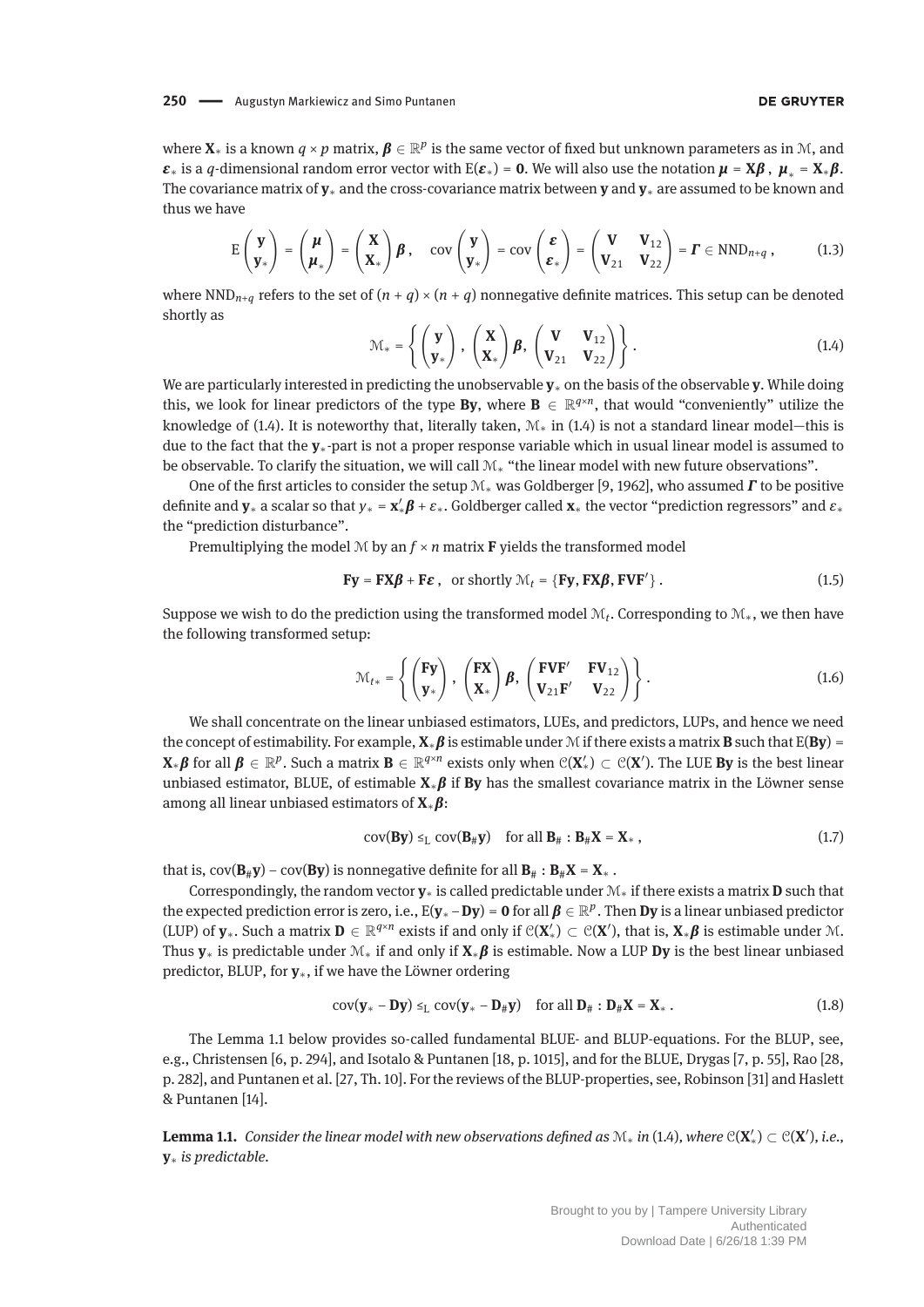(a) *The linear predictor* **Ay** *is the BLUP for*  $\mathbf{v}_*$  *if and only if*  $\mathbf{A} \in \mathbb{R}^{q \times n}$  *satisfies the equation* 

$$
A(X:VX^{\perp}) = (X_*:V_{21}X^{\perp}).
$$
\n(1.9)

(b) *The linear estimator* **By** *is the BLUE of*  $\mu_* = \mathbf{X} * \boldsymbol{\beta}$  *if and only if*  $\mathbf{B} \in \mathbb{R}^{q \times n}$  *satisfies the equation* 

$$
B(X : VX^{\perp}) = (X_* : 0).
$$
 (1.10)

*In particular,* **Cy** *is the BLUE for*  $\mu = X\beta$  *if and only if*  $C \in \mathbb{R}^{n \times n}$  *satisfies the equation* 

$$
\mathbf{C}(\mathbf{X} : \mathbf{V}\mathbf{X}^{\perp}) = (\mathbf{X} : \mathbf{0}). \tag{1.11}
$$

(c) *The linear predictor* **Dy** is the BLUP for  $\boldsymbol{\varepsilon}_*$  *if and only if*  $\mathbf{D} \in \mathbb{R}^{q \times n}$  *satisfies the equation* 

$$
D(X:VX^{\perp}) = (0:V_{21}X^{\perp}).
$$
\n(1.12)

We will use the following short notations:

$$
\tilde{\mathbf{y}}_{*} = \text{BLUP}(\mathbf{y}_{*} \mid \mathcal{M}_{*}), \quad \tilde{\boldsymbol{\mu}}_{*} = \text{BLUE}(\boldsymbol{\mu}_{*} \mid \mathcal{M}_{*}), \quad \tilde{\boldsymbol{\varepsilon}}_{*} = \text{BLUP}(\tilde{\boldsymbol{\varepsilon}} \mid \mathcal{M}_{*}). \tag{1.13}
$$

Notice that obviously  $BLUE(\mu_{*} | \mathcal{M}_{*}) = BLUE(\mu_{*} | \mathcal{M}).$ 

Lemma 2.2.4 of Rao & Mitra [30] appears very useful for our considerations. It says that for nonnull matrices **A** and **C** the following holds:

$$
\mathbf{AB}^{\top}\mathbf{C} = \mathbf{AB}^{\top}\mathbf{C} \iff \mathcal{C}(\mathbf{C}) \subset \mathcal{C}(\mathbf{B}) \& \mathcal{C}(\mathbf{A}') \subset \mathcal{C}(\mathbf{B}'). \tag{1.14}
$$

In other words, (1.14) characerizes when the matrix product **AB**−**C** is invariant with respect to the choice of **B**−. In particular, we observe the following:

$$
\mathbf{AB}^-\mathbf{B} = \mathbf{AB}^+\mathbf{B} \iff \mathcal{C}(\mathbf{A}') \subset \mathcal{C}(\mathbf{B}'). \tag{1.15}
$$

One well-known solution for **C** in (1.11) is

$$
\mathbf{P}_{\mathbf{X};\mathbf{W}^-} := \mathbf{X} (\mathbf{X}'\mathbf{W}^-\mathbf{X})^-\mathbf{X}'\mathbf{W}^-, \tag{1.16}
$$

where **W** is a matrix belonging to the set of nonnegative definite matrices defined as

$$
\mathcal{W} = \left\{ \mathbf{W} \in \mathrm{NND}_n : \mathbf{W} = \mathbf{V} + \mathbf{XUU}'\mathbf{X}', \ \mathcal{C}(\mathbf{W}) = \mathcal{C}(\mathbf{X} : \mathbf{V}) \right\}. \tag{1.17}
$$

In (1.17) the matrix **U** (having *p* rows) can be chosen arbitrarily subject to the condition  $C(W) = C(X : V)$ . One obvious choice is  $I_p$  and we can choose  $U = 0$  if  $C(X) \subset C(V)$ . We could replace W with a set of matrices of the type  $W = V + XUX'$ , where  $C(W) = C(X : V)$ ,  $U \in \mathbb{R}^{p \times p}$ , and thus  $W$  would not necessarily be nonnegative definite. However, to simplify our considerations, we will use  $(1.17)$  to define the set W. In view of  $(1.14)$ , the matrix **X**(**X W**−**X**) <sup>−</sup>**X** is invariant for any choices of the generalized inverses involved and the same concerns **P<sub>X</sub>**;**W**− **y** for **y** ∈  $C(X : V)$ . For a review of the properties of W, see, e.g., Puntanen et al. [27, Sec. 12.3].

We assume the model M to be consistent in the sense that the observed value of **y** lies in  $C(X : V)$  with probability 1. Hence we assume that under the model M,

$$
\mathbf{y} \in \mathcal{C}(\mathbf{X} : \mathbf{V}) = \mathcal{C}(\mathbf{X} : \mathbf{V}\mathbf{X}^{\perp}) = \mathcal{C}(\mathbf{X} : \mathbf{V}\mathbf{M}) = \mathcal{C}(\mathbf{X}) \oplus \mathcal{C}(\mathbf{V}\mathbf{M}), \qquad (1.18)
$$

where  $\oplus$  refers to the direct sum. For the equality  $C(X : V) = C(X : VM)$ , see, e.g., Rao [29, Lemma 2.1]. The corresponding consistency as in (1.18) is assumed in all models that we will deal with.

Let **A** and **B** be  $m \times n$  matrices. Then, in the consistent linear model  $M$ , the estimators **Ay** and **By** are said to be equal with probability 1 if

$$
Ay = By \quad \text{for all } y \in \mathcal{C}(X:V), \tag{1.19}
$$

which will be a crucial property in our considerations. For the equality of two estimators, see, e.g., Groß & Trenkler [11].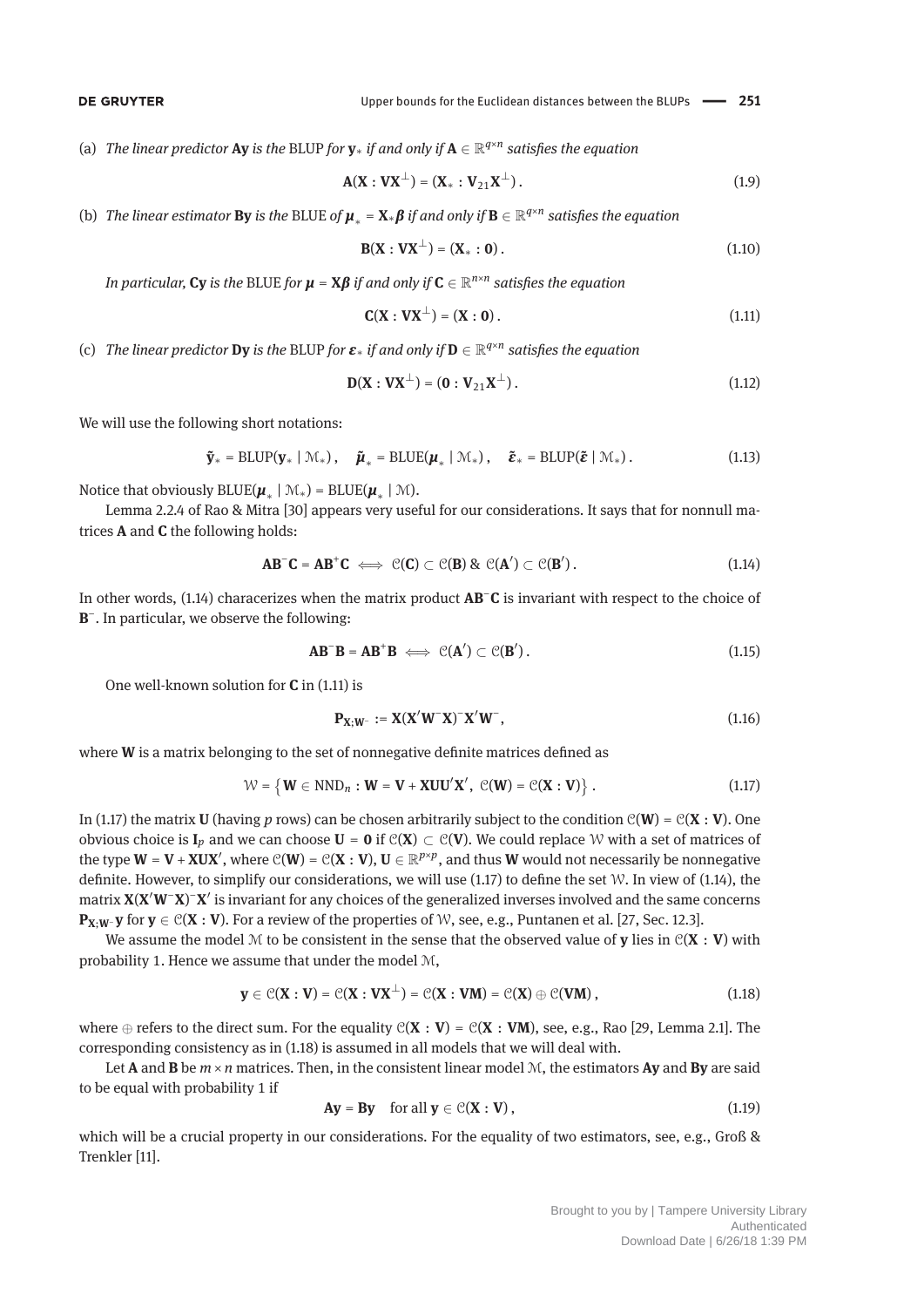As for the structure of this article, our main goal is to introduce upper bounds for the Euclidean distances between the best linear unbiased predictors (BLUPs) of **y**<sup>∗</sup> when the prediction is based on the original model M∗, defined in (1.4), and when it is based on the transformed model M*t*∗, defined in (1.6). Corresponding considerations are made for the BLUPs of *<sup>ε</sup>*∗. Our attempt has been to make the paper self-readable so that the necessary background concepts, starting from BLUP and BLUE, have been presented to a reasonable amount. In Section 2 we introduce, review and comment on some presentations for the BLUPs under the original and the transformed model. Because the concept of linear sufficiency is strongly connected with the transformed model, we devote Section 3 for this topic. In Section 5 we apply our results into the mixed linear model which is a special case of the model with new future observations. Our considerations are rather mathematical and for this paper, we have no practical statistical applications in mind.

## **2 Representations for the BLUPs under the original and the transformed model**

If  $\mathbf{B}_1 \mathbf{v} = \text{BLE}(\mathbf{X} * \boldsymbol{\beta})$  and  $\mathbf{B}_2 \mathbf{v} = \text{BLUP}(\boldsymbol{\varepsilon}_*)$  under  $\mathcal{M}_*,$  then, in view of Lemma 1.1, we have

$$
\begin{pmatrix} \mathbf{B}_1 \\ \mathbf{B}_2 \end{pmatrix} (\mathbf{X} : \mathbf{V}\mathbf{M}) = \begin{pmatrix} \mathbf{X}_* & \mathbf{0} \\ \mathbf{0} & \mathbf{V}_{21} \mathbf{M} \end{pmatrix} .
$$
 (2.1)

Premultiplying (2.1) by  $(I_q : I_q)$  leads to

$$
(\mathbf{B}_1 + \mathbf{B}_2)(\mathbf{X} : \mathbf{V}\mathbf{M}) = (\mathbf{X}_* : \mathbf{V}_{21}\mathbf{M}),
$$
\n(2.2)

and thereby  $(\mathbf{B}_1 + \mathbf{B}_2)\mathbf{y} = \text{BLUP}(\mathbf{y}_*)$ , i.e.,

$$
BLUP(\mathbf{y}_*) = BLUE(\mathbf{X}_*\boldsymbol{\beta}) + BLUP(\boldsymbol{\varepsilon}_*), \text{ or shortly, } \tilde{\mathbf{y}}_* = \tilde{\boldsymbol{\mu}}_* + \tilde{\boldsymbol{\varepsilon}}_*. \tag{2.3}
$$

Recall that equations of the type (2.3) hold "with probability 1", that is, they hold for all  $y \in C(X : V)$ .

Now one solution for  $\mathbf{B}_2$  satisfying  $\mathbf{B}_2(\mathbf{X} : \mathbf{V}\mathbf{M}) = (\mathbf{0} : \mathbf{V}_{21}\mathbf{M})$  is  $\mathbf{B}_2 = \mathbf{A}\mathbf{M}$ , where **A** satisfies **AMVM** = **V**<sub>21</sub>**M**. Thus one expression for the BLUP of  $\boldsymbol{\varepsilon}$ <sup>\*</sup> is

$$
BLUP(\varepsilon_*) = V_{21}M(MVM)^{-}My = V_{21}\dot{My},
$$
\n(2.4)

where we have denoted

$$
\dot{\mathbf{M}} = \mathbf{M}(\mathbf{M}\mathbf{V}\mathbf{M})^{-1}\mathbf{M} \tag{2.5}
$$

The matrix **M˙** appears to be very useful in this context. As noted by Isotalo et al. [17, p. 1439], the matrix **M˙** is not necessarily unique with respect to the choice of the generalized inverse (MVM)<sup>-</sup>. It is unique if and only if  $C(M)$  ⊂  $C(MV)$ , which further is equivalent to  $\mathbb{R}^n = C(X : V)$ . However, in view of (1.14) and the fact that **<sup>y</sup>** <sup>∈</sup> <sup>C</sup>(**<sup>X</sup>** : **<sup>V</sup>**), the expression **<sup>V</sup>**21**My˙** is invariant with respect to the choice of (**MVM**) −. For the Moore–Penrose inverse we have

$$
\mathbf{M}(\mathbf{M}\mathbf{V}\mathbf{M})^{+}\mathbf{M} = (\mathbf{M}\mathbf{V}\mathbf{M})^{+}\mathbf{M} = \mathbf{M}(\mathbf{M}\mathbf{V}\mathbf{M})^{+} = (\mathbf{M}\mathbf{V}\mathbf{M})^{+}.
$$
 (2.6)

Hence in light of (1.14) and (2.6),

$$
BLUP(\varepsilon_*) = V_{21}M(MVM)^-My = V_{21}(MVM)^+y \quad \text{for all } y \in \mathcal{C}(X:V). \tag{2.7}
$$

For further properties of **M˙** , see Isotalo et al. [17] and Puntanen et al. [27, Ch. 17].

It is also of interest to substitute  $y = Xa + Vb$  (for some vectors **a** and **b**) into (2.4) and obtain

$$
\begin{aligned} \text{BLUP}(\epsilon_*) &= V_{21} M(MVM)^{-} M(Xa+Vb) \\ &= V_{21} V^{+1/2} P_{V^{1/2}M} V^{+1/2} Vb \\ &= V_{21} V^{+1/2} P_{V^{1/2}M_0} V^{+1/2} Vb \end{aligned}
$$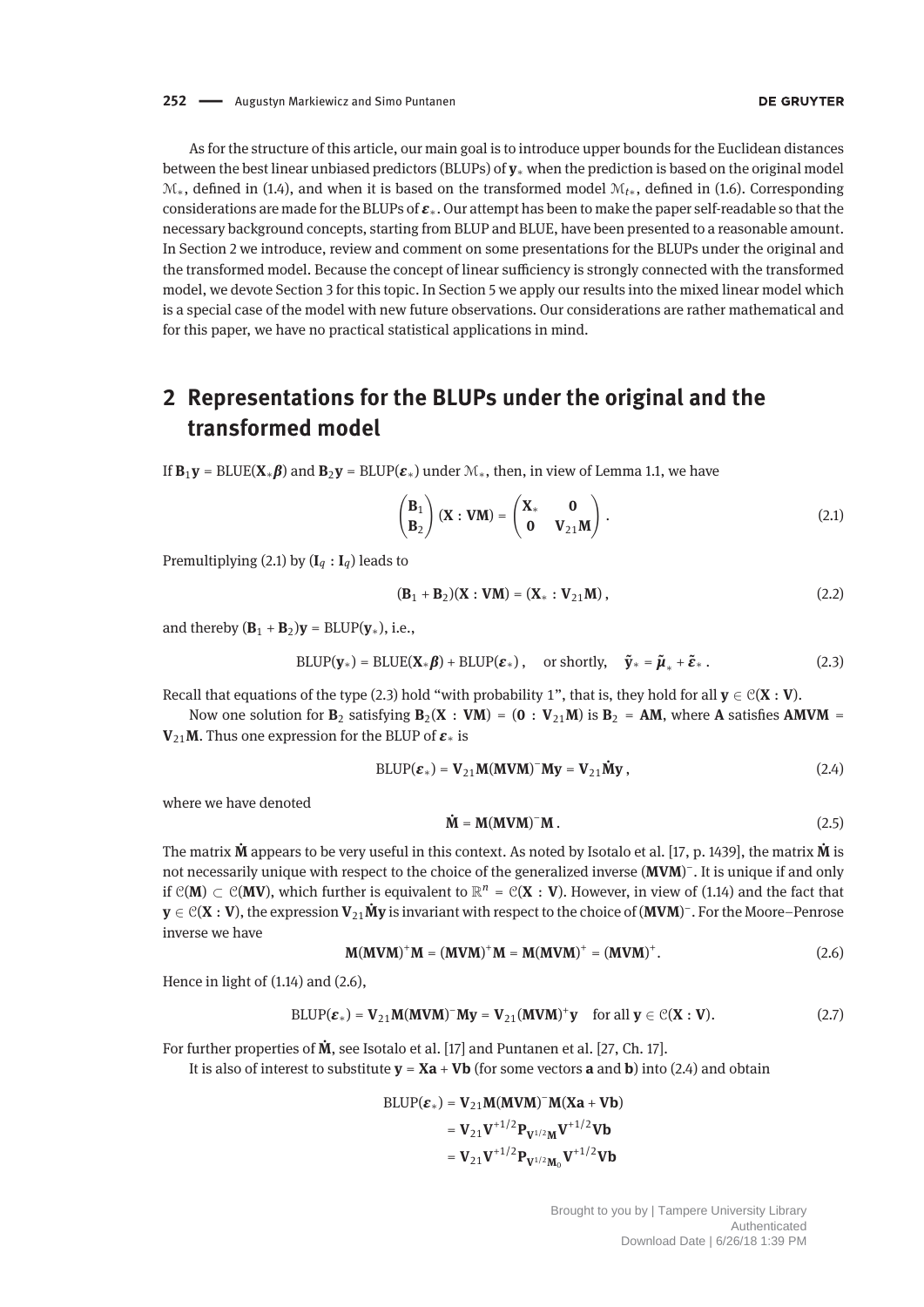$$
= \mathbf{V}_{21} \mathbf{M}_0 (\mathbf{M}'_0 \mathbf{V} \mathbf{M}_0)^{-} \mathbf{M}'_0 \mathbf{y}, \qquad (2.8)
$$

where  $M_0$  is any matrix satisfying  $C(M_0) = C(M)$ ; here  $V^{+1/2}$  is the nonnegative definite square root of  $V^+$ , and thereby  $V^{1/2}V^{1/2} = V^{1/2}V^{1/2} = P_V$ . Observe that  $V_{21}P_V = V_{21}$  because  $\mathcal{C}(V_{12}) \subset \mathcal{C}(V)$  in light of the nonnegative definiteness of *Γ* in (1.3).

In view of the identity, see Haslett et al. [13, Sec. 2],

$$
\mathbf{X}(\mathbf{X}'\mathbf{W}^-\mathbf{X})^-\mathbf{X}'\mathbf{W}^+ = \mathbf{P_W} - \mathbf{VM}(\mathbf{MVM})^-\mathbf{MP_W},\tag{2.9}
$$

the residual of the BLUE( $\mu$  | M) can be written as

$$
\mathbf{y} - \text{BLUE}(\boldsymbol{\mu} \mid \mathcal{M}) = (\mathbf{I}_n - \mathbf{G})\mathbf{y} = \mathbf{VM}(\mathbf{MVM})^{-} \mathbf{My} \quad \text{for all } \mathbf{y} \in \mathcal{C}(\mathbf{W}), \tag{2.10}
$$

and the BLUP $(\varepsilon_*)$  can be expressed, for example, as follows:

$$
BLUP(\varepsilon_*) = \mathbf{V}_{21} \mathbf{M} (\mathbf{M} \mathbf{V} \mathbf{M})^{\top} \mathbf{M} \mathbf{y} = \mathbf{V}_{21} \mathbf{W}^{\top} (\mathbf{I}_n - \mathbf{G}) \mathbf{y} = \mathbf{V}_{21} \mathbf{V}^{\top} (\mathbf{I}_n - \mathbf{G}) \mathbf{y},
$$
\n(2.11)

 $W \in W$ ,  $\mathbf{y} \in \mathcal{C}(\mathbf{W})$ , and  $\mathbf{G} = \mathbf{X}(\mathbf{X}'\mathbf{W}^-\mathbf{X})^-\mathbf{X}'\mathbf{W}^- = \mathbf{P}_{\mathbf{X};\mathbf{W}^-}$ .

For our purposes we assume that the parametric function  $\mu_* = X_* \beta$  is estimable under M as well as under  $M_t$ , which happens if and only if  $C(X') \subset C(X') \cap C(X'F') = C(X'F')$  so that

$$
\mathbf{X}_{*} = \mathbf{L} \mathbf{F} \mathbf{X} \quad \text{for some matrix } \mathbf{L} \in \mathbb{R}^{q \times f}, \quad \boldsymbol{\mu}_{*} = \mathbf{X}_{*} \boldsymbol{\beta} = \mathbf{L} \mathbf{F} \mathbf{X} \boldsymbol{\beta} = \mathbf{L} \mathbf{F} \boldsymbol{\mu}. \tag{2.12}
$$

In other words, estimability under  $\mathcal{M}_t$  implies the estimability under  $\mathcal{M}$ . The parametric function  $\mu = X\beta$  is of course always estimable under M while under M*<sup>t</sup>* it is estimable whenever

$$
\mathcal{C}(\mathbf{X}') = \mathcal{C}(\mathbf{X}'\mathbf{F}'), \quad \text{i.e.,} \quad \text{rank}(\mathbf{X}) = \text{rank}(\mathbf{F}\mathbf{X}). \tag{2.13}
$$

In light of (2.12), one expression for BLUE(**X**∗*β*) under <sup>M</sup> is

$$
\text{BLUE}(\mathbf{X}_{*}\boldsymbol{\beta} \mid \mathcal{M}) = \text{BLUE}(\mathbf{LF} \mathbf{X} \boldsymbol{\beta} \mid \mathcal{M}) = \mathbf{LF} \text{BLUE}(\mathbf{X} \boldsymbol{\beta} \mid \mathcal{M}) = \mathbf{LF} \mathbf{G} \mathbf{y}, \qquad (2.14)
$$

 $\mathbf{W} = \mathbf{K} (\mathbf{X}' \mathbf{W} - \mathbf{X}) - \mathbf{X}' \mathbf{W} = \mathbf{P}_{\mathbf{X}; \mathbf{W}}.$ 

If **X***β* is estimable under M*t*, then, in view of part (b) of Lemma 1.1, the statistic **BFy** is the BLUE for **X***β* under  $\mathcal{M}_t$  if and only if **B** satisfies

$$
\mathbf{B}(\mathbf{F}\mathbf{X} : \mathbf{F}\mathbf{V}\mathbf{F}'\mathbf{Q}_{\mathbf{F}\mathbf{X}}) = (\mathbf{X} : \mathbf{0}).
$$
 (2.15)

Thus, see Kala et al. [19, Sec. 6] and Markiewicz & Puntanen [24, Sec. 3], the BLUE of **X***β* under M*<sup>t</sup>* has, for example, the representation

$$
BLUE(X\beta \mid \mathcal{M}_t) = BLUE(\mu \mid \mathcal{M}_t) = \tilde{\mu}_t = G_t y, \qquad (2.16)
$$

where

$$
\mathbf{G}_t = \mathbf{X} [\mathbf{X}' \mathbf{F}' (\mathbf{F} \mathbf{W} \mathbf{F}')^- \mathbf{F} \mathbf{X}]^- \mathbf{X}' \mathbf{F}' (\mathbf{F} \mathbf{W} \mathbf{F}')^- \mathbf{F}.
$$
 (2.17)

Correspondingly,

$$
BLUE(\mathbf{X}_{*}\boldsymbol{\beta} \mid \mathcal{M}_{t}) = BLUE(\mathbf{LFX}\boldsymbol{\beta} \mid \mathcal{M}_{t}) = \mathbf{LFG}_{t}\mathbf{y} = \tilde{\boldsymbol{\mu}}_{t}.
$$
\n(2.18)

The BLUP of  $\varepsilon_*$  under  $\mathcal{M}_{t*}$  is **CFy** if and only if **C** satisfies

$$
\mathbf{C}(\mathbf{F}\mathbf{X} : \mathbf{F}\mathbf{V}\mathbf{F}'\mathbf{Q}_{\mathbf{F}\mathbf{X}}) = (\mathbf{0} : \mathbf{V}_{21}\mathbf{F}'\mathbf{Q}_{\mathbf{F}\mathbf{X}}), \tag{2.19}
$$

that is,  $C = AQ_{FX}$ , where A satisfies  $AQ_{FX}FVF'Q_{FX} = V_{21}F'Q_{FX}$ . Thus one expression for BLUP of  $\varepsilon_*$  under M*t*<sup>∗</sup> is

$$
BLUP(\varepsilon_* \mid \mathcal{M}_{t*}) = \mathbf{V}_{21} \mathbf{F}' \mathbf{Q}_{\mathbf{FX}} (\mathbf{Q}_{\mathbf{FX}} \mathbf{F} \mathbf{V} \mathbf{F}' \mathbf{Q}_{\mathbf{FX}})^{-} \mathbf{Q}_{\mathbf{FX}} \mathbf{F} \mathbf{y}.
$$
 (2.20)

According to Markiewicz & Puntanen [24, Sec. 2], we have

$$
\mathcal{C}(\mathbf{F}'\mathbf{Q}_{\mathbf{FX}})=\mathcal{C}(\mathbf{F}')\cap\mathcal{C}(\mathbf{M}),\quad\mathbf{MF}'\mathbf{Q}_{\mathbf{FX}}=\mathbf{F}'\mathbf{Q}_{\mathbf{FX}}.
$$
 (2.21)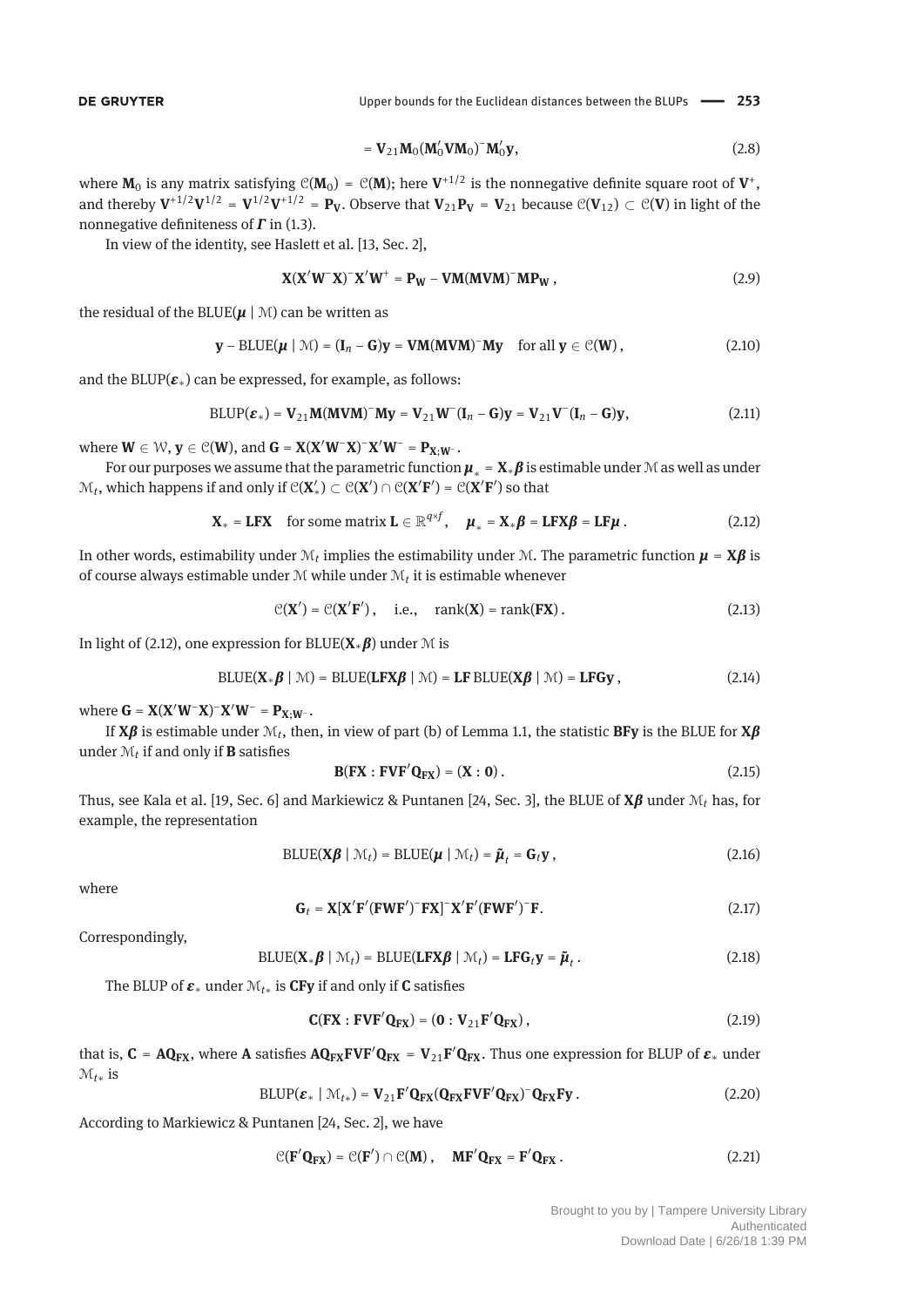**254 - Augustyn Markiewicz and Simo Puntanen** 

Denoting

$$
\mathbf{N} = \mathbf{P}_{\mathbf{F}'\mathbf{Q}_{\mathbf{F}X}} = \mathbf{P}_{\mathcal{C}(\mathbf{F}') \cap \mathcal{C}(\mathbf{M})},
$$
\n(2.22)

and proceeding as in (2.8) we get the following expression:

$$
BLUP(\varepsilon_* \mid \mathcal{M}_{t*}) = \mathbf{V}_{21} \mathbf{N} (\mathbf{N} \mathbf{V} \mathbf{N})^{\top} \mathbf{N} \mathbf{y}.
$$
 (2.23)

Thus, see also Isotalo et al. [16, Sec. 4], the BLUP(**y**∗) under M<sup>∗</sup> can be written as

$$
BLUP(\mathbf{y}_{*} | \mathcal{M}_{*}) = BLUE(\boldsymbol{\mu}_{*} | \mathcal{M}) + \mathbf{V}_{21}\mathbf{V}^{-}[\mathbf{y} - BLUE(\boldsymbol{\mu} | \mathcal{M})]
$$
  
\n
$$
= \mathbf{LFGy} + \mathbf{V}_{21}\mathbf{V}^{-}(\mathbf{I}_{n} - \mathbf{G})\mathbf{y}
$$
  
\n
$$
= \mathbf{LFGy} + \mathbf{V}_{21}\mathbf{M}(\mathbf{MVM})^{-} \mathbf{My}
$$
  
\n
$$
= BLUE(\boldsymbol{\mu}_{*} | \mathcal{M}) + BLUP(\boldsymbol{\varepsilon}_{*} | \mathcal{M}_{*}), \qquad (2.24)
$$

or shortly,  $\tilde{\mathbf{y}}_* = \tilde{\boldsymbol{\mu}}_* + \tilde{\boldsymbol{\varepsilon}}_*$ , and

$$
\begin{aligned}\n\text{BLUP}(\mathbf{y}_* \mid \mathcal{M}_{t*}) &= \text{BLUE}(\boldsymbol{\mu}_* \mid \mathcal{M}_t) + \mathbf{V}_{21} \mathbf{F}'(\mathbf{FVF}')^{\top} \mathbf{F}[\mathbf{y} - \text{BLUE}(\boldsymbol{\mu} \mid \mathcal{M}_t)] \\
&= \mathbf{LFG}_t \mathbf{y} + \mathbf{V}_{21} \mathbf{F}'(\mathbf{FVF}')^{\top} \mathbf{F}(\mathbf{I}_n - \mathbf{G}_t) \mathbf{y} \\
&= \mathbf{LFG}_t \mathbf{y} + \mathbf{V}_{21} \mathbf{N} (\mathbf{N} \mathbf{V} \mathbf{N})^{\top} \mathbf{N} \mathbf{y} \\
&= \text{BLUE}(\boldsymbol{\mu}_* \mid \mathcal{M}_t) + \text{BLUP}(\boldsymbol{\varepsilon}_* \mid \mathcal{M}_{t*}),\n\end{aligned} \tag{2.25}
$$

or shortly,  $\tilde{\mathbf{y}}_{t*} = \tilde{\boldsymbol{\mu}}_{t*} + \tilde{\boldsymbol{\epsilon}}_{t*}$ . Recall that  $\mathbf{N} = \mathbf{P}_{\mathbf{F'Q_{FX}}} = \mathbf{P}_{\mathcal{C}(\mathbf{F'}) \cap \mathcal{C}(\mathbf{M})}$  and that  $\mathbf{N}$  has properties

$$
\mathcal{C}(\mathbf{N}) = \mathcal{C}(\mathbf{F}'\mathbf{Q}_{\mathbf{FX}}) = \mathcal{C}(\mathbf{F}') \cap \mathcal{C}(\mathbf{M}), \quad \mathbf{N} = \mathbf{MN} = \mathbf{NM} = \mathbf{N}^2.
$$
 (2.26)

Notice that the use of term BLUE( $X\beta$  |  $\mathcal{M}_t$ ), as in the first two expressions in (2.25), requires, of course, that **X***β* is estimable under the transformed model M*t*. The use of other expressions in (2.25) does not require this assumption; the estimability of  $\mathbf{X} \ast \boldsymbol{\beta}$  under  $\mathcal{M}_t$  is only needed.

We observe that the random vectors  $\tilde{\mu}_*$  and  $\tilde{\varepsilon}_*$  are uncorrelated and the corresponding property holds also for  $\tilde{\mu}_{t*}$  and  $\tilde{\varepsilon}_{t*}$ . Hence we have

$$
cov(\tilde{\mathbf{y}}_{*}) = cov(\tilde{\boldsymbol{\mu}}_{*}) + cov(\tilde{\boldsymbol{\epsilon}}_{*}), \quad cov(\tilde{\mathbf{y}}_{t*}) = cov(\tilde{\boldsymbol{\mu}}_{t*}) + cov(\tilde{\boldsymbol{\epsilon}}_{t*}). \qquad (2.27)
$$

Now we have  $\tilde{\boldsymbol{\epsilon}}_* = \mathbf{V}_{21} \mathbf{M} (\mathbf{M} \mathbf{V} \mathbf{M})^- \mathbf{M} \mathbf{y}$ , and  $\tilde{\boldsymbol{\epsilon}}_{t*} = \mathbf{V}_{21} \mathbf{N} (\mathbf{N} \mathbf{V} \mathbf{N})^- \mathbf{N} \mathbf{y}$ , with covariance matrices

$$
\text{cov}(\tilde{\boldsymbol{\varepsilon}}_{*}) = \mathbf{V}_{21} \mathbf{M} (\mathbf{M} \mathbf{V} \mathbf{M})^{-} \mathbf{M} \mathbf{V}_{12} , \quad \text{cov}(\tilde{\boldsymbol{\varepsilon}}_{t*}) = \mathbf{V}_{21} \mathbf{N} (\mathbf{N} \mathbf{V} \mathbf{N})^{-} \mathbf{N} \mathbf{V}_{12} . \tag{2.28}
$$

Straightforward calculation shows that  $cov(\tilde{\boldsymbol{\varepsilon}}_*, \tilde{\boldsymbol{\varepsilon}}_{t*}) = cov(\tilde{\boldsymbol{\varepsilon}}_{t*})$ , and

$$
cov(\tilde{\boldsymbol{\varepsilon}}_{*} - \tilde{\boldsymbol{\varepsilon}}_{t*}) = cov(\tilde{\boldsymbol{\varepsilon}}_{*}) - cov(\tilde{\boldsymbol{\varepsilon}}_{t*}),
$$
\n(2.29)

and thereby we have the Löwner ordering  $cov(\tilde{\boldsymbol{\varepsilon}}_*)\geq_L cov(\tilde{\boldsymbol{\varepsilon}}_{t*})$ . It is worth noting that for  $\tilde{\boldsymbol{\mu}}_*$  and  $\tilde{\boldsymbol{\mu}}_{t*}$  we have the reverse Löwner ordering  $cov(\tilde{\boldsymbol{\mu}}_*) \leq_L cov(\tilde{\boldsymbol{\mu}}_{t*}).$ 

### **3 Conditions for linear sufficiency**

Consider the model  $\mathcal{M} = \{\mathbf{y}, \mathbf{X}\boldsymbol{\beta}, \mathbf{V}\}\$  and let **F** be an  $f \times n$  matrix. Then **Fy** is called linearly sufficient (sometimes called BLUE-sufficient) for estimable **<sup>X</sup>**∗*β*, where **<sup>X</sup>**<sup>∗</sup> <sup>∈</sup> <sup>R</sup>*q*×*p*, if there exists a matrix **<sup>A</sup>***q*×*<sup>f</sup>* such that **AFy** is the BLUE for **<sup>X</sup>**∗*β*. We use the notation **Fy** <sup>∈</sup> <sup>S</sup>(**X**∗*β*) do indicate that **Fy** is linearly sufficient for **<sup>X</sup>**∗*β*.

Let **y**<sup>∗</sup> be predictable under the model M∗, i.e., C(**X** <sup>∗</sup>) <sup>⊂</sup> C(**X** ). Then **Fy** is called linearly (prediction) sufficient (BLUP-sufficient) for **y**<sup>∗</sup> if there exists a matrix **A***q*×*<sup>f</sup>* such that **AFy** is the BLUP for **y**∗; that is, there exists **A** such that

$$
AF(X: VM) = (X_* : V_{21}M).
$$
 (3.1)

Brought to you by | Tampere University Library Authenticated Download Date | 6/26/18 1:39 PM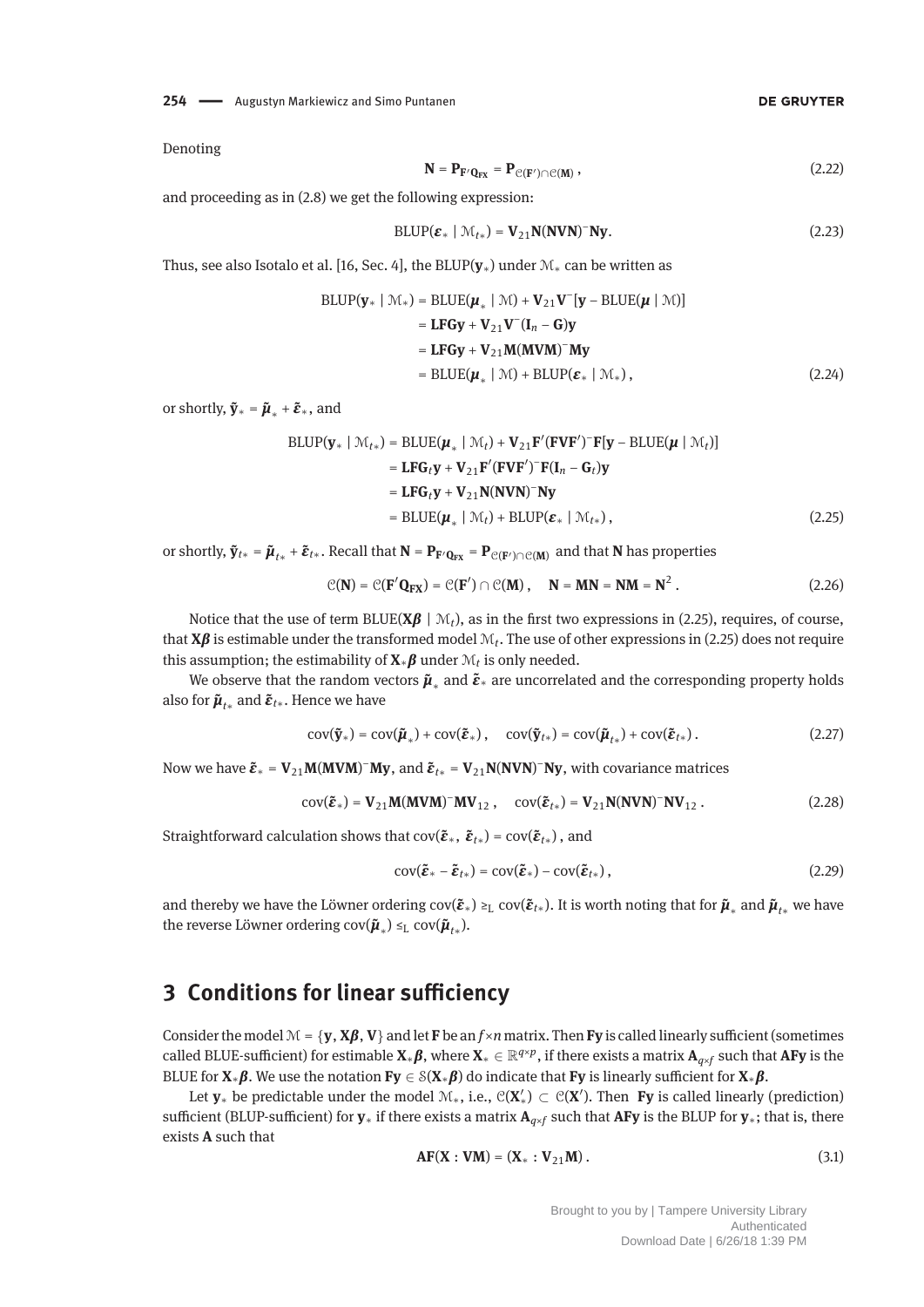If we want to emphasize that we are dealing with the prediction, we could talk about linear *prediction* sufficiency. We use the short notation  $Fv \in \mathcal{S}(v_*)$ .

The transformed model  $M_t$  has very strong connection with the concept of linear sufficiency. The equality of BLUEs under the original model and the transformed model can be characterized via the linear sufficiency and correspondingly the equality of the BLUPs. For the following Lemma 3.1 collects some useful results. For (a)–(c), see, e.g., Baksalary & Kala [3, 4], Drygas [8], Tian & Puntanen [32, Th. 2.8], and Kala et al. [20, Th. 2], and for (d)–(f), see Isotalo & Puntanen [18], and Isotalo et al. [16].

**Lemma 3.1.** *Let*  $\mu_* = X_*\beta$  *be estimable under*  $\mathcal{M}_t$  (*and thereby under*  $\mathcal{M}$ *). Then the following statements are equivalent:*

- (a) **Fy** *is linearly sufficient for*  $\mu_* = \mathbf{X} * \boldsymbol{\beta}$ *, i.e.,* **Fy**  $\in S(\mathbf{X} * \boldsymbol{\beta})$ *,*
- (b) BLUE( $X_*\beta \mid \mathcal{M}_*$ ) = BLUE( $X_*\beta \mid \mathcal{M}_{t*}$ )*, or shortly,*  $\tilde{\mu}_* = \tilde{\mu}_{t*}$  *with probability* 1*,*
- (c)  $cov(\mathbf{\tilde{\mu}}_*) = cov(\mathbf{\tilde{\mu}}_{t*}).$ *Moreover, the following statements are equivalent:*
- (d) **Fy** is linearly sufficient for  $y_*$ , i.e.,  $Fy \in \mathcal{S}(y_*)$ ,
- (e) BLUP( $\mathbf{y}_* \mid \mathcal{M}_*$ ) = BLUP( $\mathbf{y}_* \mid \mathcal{M}_{t*}$ )*, or shortly,*  $\tilde{\mathbf{y}}_* = \tilde{\mathbf{y}}_{t*}$  *with probability* 1*,*
- (f)  $cov(\tilde{\mathbf{y}}_* \tilde{\mathbf{y}}_{t*}) = \mathbf{0}.$

The following lemma gives some BLUP-sufficiency properties of **Fy** for *<sup>ε</sup>*∗; see Isotalo et al. [16].

**Lemma 3.2.** *The following statements are equivalent:*

- (a) **Fy** is linearly sufficient for  $\varepsilon_*$ , i.e., **Fy**  $\in$   $S(\varepsilon_*)$ ,
- (b)  $\mathcal{C}(\mathbf{MV}_{12}) \subset \mathcal{C}(\mathbf{MVF'Q_{FX}})$ ,
- (c) BLUP( $\boldsymbol{\varepsilon}$ <sub>\*</sub> |  $\mathcal{M}_*$ ) = BLUP( $\boldsymbol{\varepsilon}$ <sub>\*</sub> |  $\mathcal{M}_{t*}$ ), or shortly,  $\boldsymbol{\tilde{\varepsilon}}$ <sub>\*</sub> =  $\boldsymbol{\tilde{\varepsilon}}$ <sub>t\*</sub> with probability 1,
- (d)  $cov(\tilde{\boldsymbol{\varepsilon}}_*) = cov(\tilde{\boldsymbol{\varepsilon}}_{t*}),$
- (e)  $\mathcal{C}(\mathbf{V}_{12}) \subset \mathcal{C}(\mathbf{VN} : \mathbf{X}) = \mathcal{C}(\mathbf{VF}'\mathbf{Q}_{\mathbf{FX}} : \mathbf{X})$ , where  $\mathbf{N} = \mathbf{P}_{\mathbf{F}'\mathbf{Q}_{\mathbf{FX}}}$ ,
- $(V_2 \cdot M = V_2 \cdot N(NVN)^{-1}NVM$ .

Details of Lemma 3.2 are proved in Markiewicz & Puntanen [25] but let us take a brief look at the claim (f), which will be needed later on. To confirm (f), we can start from (c):

$$
BLUP(\varepsilon_* \mid \mathcal{M}_*) = BLUP(\varepsilon_* \mid \mathcal{M}_{t*}) \quad \text{with probability 1,}
$$
\n(3.2)

i.e.,

$$
\mathbf{V}_{21}\mathbf{M}(\mathbf{M}\mathbf{V}\mathbf{M})^-\mathbf{M}\mathbf{y} = \mathbf{V}_{21}\mathbf{N}(\mathbf{N}\mathbf{V}\mathbf{N})^-\mathbf{N}\mathbf{y} \quad \text{for all } \mathbf{y} \in \mathcal{C}(\mathbf{X} : \mathbf{V}\mathbf{M}),
$$
 (3.3)

where  $N = P_{F/Q_{FX}}$  and  $N$  has properties like in (2.26). Choosing  $y \in C(X)$  yields zeros on both sides of (3.3). For  $y \in C(VM)$  the left-hand side of (3.3) becomes

$$
\mathbf{V}_{21}\mathbf{M}(\mathbf{M}\mathbf{V}\mathbf{M})^-\mathbf{M}\mathbf{V}\mathbf{M} = \mathbf{V}_{21}\mathbf{M},\tag{3.4}
$$

where we have used (1.15). Hence (3.3) can be expressed as

$$
V_{21}M = V_{21}N(NVN)^{-}NVM = V_{21}MN(NVN)^{-}NVM := V_{21}ME,
$$
\n(3.5)

where  $\mathbf{E} = \mathbf{N}(\mathbf{N}\mathbf{V}\mathbf{N})$ <sup>-</sup> $\mathbf{N}\mathbf{V}\mathbf{M} \in \mathbb{R}^{n \times n}$ .

# **4 Some upper bounds for the Euclidean distance between the BLUPs**

In this section we provide new results giving upper bounds for the Euclidean norms of differences

 $BLUP(\mathbf{z}_* | \mathcal{M}_*) - BLUP(\mathbf{z}_* | \mathcal{M}_{t*})$  and  $BLUP(\mathbf{y}_* | \mathcal{M}_*) - BLUP(\mathbf{y}_* | \mathcal{M}_{t*})$ . (4.1)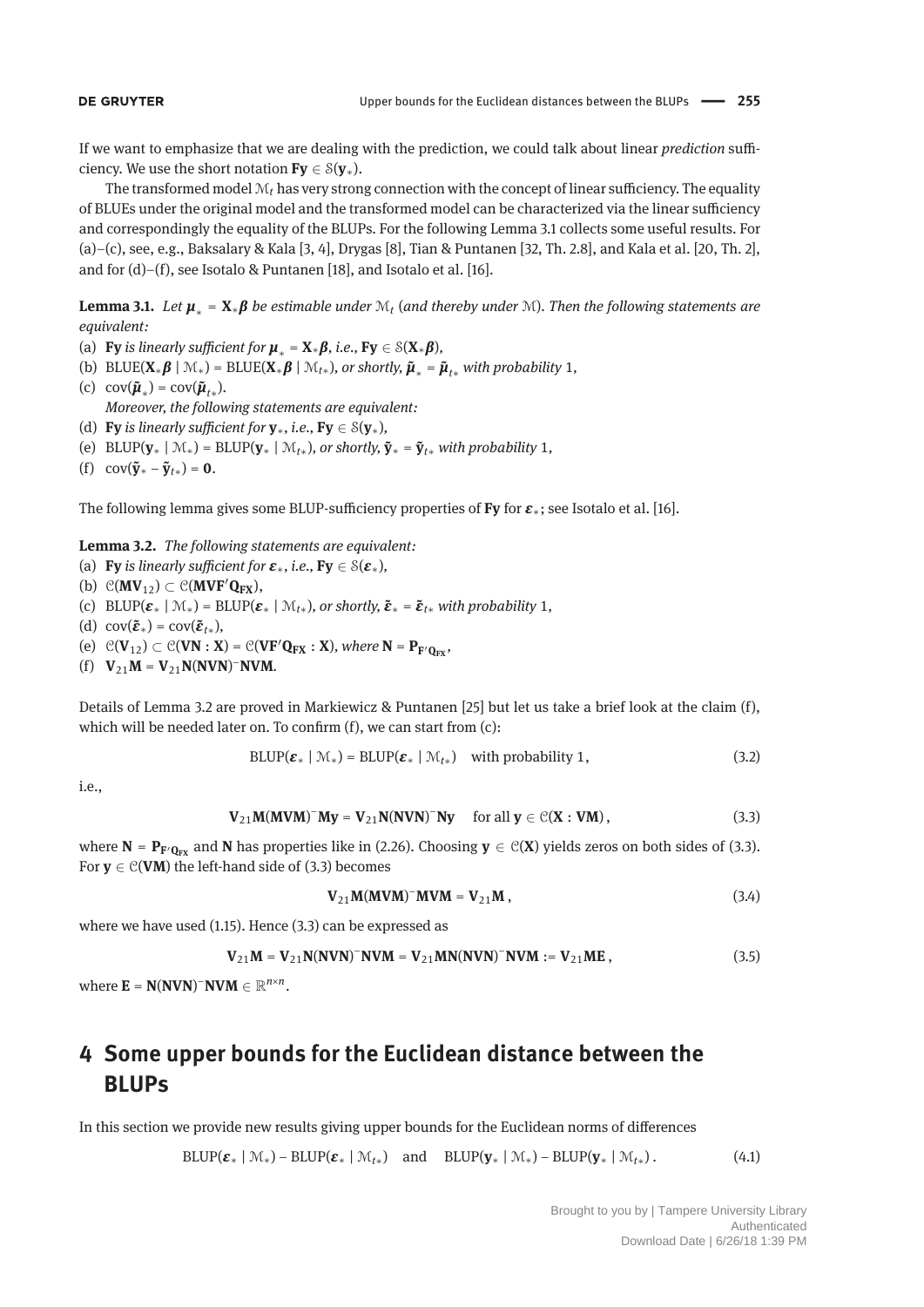For this purpose, let  $ch_1(\cdot)$  denote the largest eigenvalue of the matrix argument and let the matrix norm be defined as  $\|\mathbf{A}\|_2 = \sqrt{\text{ch}_1(\mathbf{A}\mathbf{A}')}$ . In particular,  $\|\mathbf{a}\|_2^2 = \mathbf{a}'\mathbf{a}$ , where  $\mathbf{a} \in \mathbb{R}^n$ .

Denoting  $\tilde{\boldsymbol{\epsilon}}_* = \text{BLUP}(\boldsymbol{\epsilon}_* \mid \mathcal{M}_*), \ \tilde{\boldsymbol{\epsilon}}_{t*} = \text{BLUP}(\boldsymbol{\epsilon}_{t*} \mid \mathcal{M}_{t*}), \text{and } N = P_{F'Q_{FX}} = MN$ , we have

$$
\tilde{\boldsymbol{\varepsilon}}_{*} - \tilde{\boldsymbol{\varepsilon}}_{t*} = \mathbf{V}_{21} [\mathbf{M} (\mathbf{M} \mathbf{V} \mathbf{M})^{-} \mathbf{M} - \mathbf{N} (\mathbf{N} \mathbf{V} \mathbf{N})^{-} \mathbf{N}] \mathbf{y} = \mathbf{S}_{0} \mathbf{y},
$$
\n(4.2)

where

$$
\mathbf{S}_0 = \mathbf{V}_{21} [\mathbf{M} (\mathbf{M} \mathbf{V} \mathbf{M})^- \mathbf{M} - \mathbf{N} (\mathbf{N} \mathbf{V} \mathbf{N})^- \mathbf{N}]. \tag{4.3}
$$

Putting **y** = **Xa** + **VMb** and denoting **E** = **N**(**NVN**) <sup>−</sup>**NVM**, gives, on account of (3.5),

$$
\|\tilde{\boldsymbol{\varepsilon}}_{*} - \tilde{\boldsymbol{\varepsilon}}_{t*}\|_{2}^{2} = \|\mathbf{S}_{0}(\mathbf{X}\mathbf{a} + \mathbf{V}\mathbf{M}\mathbf{b})\|_{2}^{2}
$$
  
\n
$$
= \|\mathbf{V}_{21}\mathbf{M}[\mathbf{I}_{n} - \mathbf{N}(\mathbf{N}\mathbf{V}\mathbf{N})^{-} \mathbf{N}\mathbf{V}\mathbf{M}]\mathbf{M}\mathbf{b}\|_{2}^{2}
$$
  
\n
$$
= \|\mathbf{V}_{21}\mathbf{M}(\mathbf{I}_{n} - \mathbf{E})\mathbf{M}\mathbf{b}\|_{2}^{2}
$$
  
\n
$$
= \|\mathbf{S}\mathbf{M}\mathbf{b}\|_{2}^{2}
$$
  
\n
$$
\leq \|\mathbf{S}\|_{2}^{2} \|\mathbf{M}\mathbf{b}\|_{2}^{2}
$$
  
\n
$$
= \mathbf{c}\mathbf{h}_{1}(\mathbf{S}\mathbf{S}')\mathbf{b}'\mathbf{M}\mathbf{b}, \qquad (4.4)
$$

where

$$
\mathbf{S} = \mathbf{S}_0 \mathbf{V} \mathbf{M} = \mathbf{V}_{21} \mathbf{M} (\mathbf{I}_n - \mathbf{E}). \tag{4.5}
$$

The inequality in (4.4) follows from the consistency and multiplicativity of the matrix norm  $\lVert \cdot \rVert_2$ ; see, for example, Ben-Israel & Greville [5, pp. 19–20]. In view of part (f) of Lemma 3.2, we know that **S** = **0** if and only if  $Fy \in \mathcal{S}(\varepsilon_*)$ . The scalar **b'Mb** is obviously zero if and only if  $b \in \mathcal{C}(X)$ . Thus we have proved the following theorem.

**Theorem 4.1.** *Consider the model*  $M_*$ *. Then for all*  $y = Xa + VMb$ *,* 

$$
\|\tilde{\boldsymbol{\varepsilon}}_{*} - \tilde{\boldsymbol{\varepsilon}}_{t*}\|_{2}^{2} = \|\text{BLUP}(\boldsymbol{\varepsilon}_{*} \mid \mathcal{M}_{*}) - \text{BLUP}(\boldsymbol{\varepsilon}_{*} \mid \mathcal{M}_{t*})\|_{2}^{2}
$$
  
\n
$$
\leq \text{ch}_{1}(\text{SS}') \mathbf{b}' \text{Mb} := \alpha_{1}, \qquad (4.6)
$$

*where*

$$
\mathbf{S} = \mathbf{V}_{21} \mathbf{M} (\mathbf{I}_n - \mathbf{E}) \in \mathbb{R}^{q \times n}, \quad \mathbf{E} = \mathbf{N} (\mathbf{N} \mathbf{V} \mathbf{N})^{\top} \mathbf{N} \mathbf{V} \mathbf{M} \in \mathbb{R}^{n \times n}.
$$
 (4.7)

*If*  $\mathbf{b} \notin C(\mathbf{X})$ , then the upper bound  $\alpha_1$  in (4.6) is equal to zero if and only if  $\mathbf{S} = \mathbf{0}$ , i.e., **Fy** is linearly sufficient for *ε*∗*.*

An alternative upper bound can be found out as follows:

$$
\|\tilde{\boldsymbol{\varepsilon}}_{*} - \tilde{\boldsymbol{\varepsilon}}_{t*}\|_{2}^{2} = \|\mathbf{S}_{0}\mathbf{M}\mathbf{y}\|_{2}^{2} \le \|\mathbf{S}_{0}\|_{2}^{2} \mathbf{y}'\mathbf{M}\mathbf{y}
$$
  
= ch<sub>1</sub>( $\mathbf{S}_{0}\mathbf{S}_{0}'$ ) $\mathbf{y}'\mathbf{M}\mathbf{y} = ch_{1}(\mathbf{S}_{0}\mathbf{S}_{0}')$ **b'MVMVMb** :=  $\alpha_{2}$ , (4.8)

 $\mathbf{w}$  **Where**  $\mathbf{S}_0 = \mathbf{V}_{21}[\mathbf{M}(\mathbf{M}\mathbf{V}\mathbf{M})^-\mathbf{M} - \mathbf{N}(\mathbf{N}\mathbf{V}\mathbf{N})^-\mathbf{N}]$ **. It is easy to conclude that**  $\mathbf{y}'\mathbf{M}\mathbf{y} = 0$  **for all**  $\mathbf{y} \in \mathcal{C}(\mathbf{X}:\mathbf{V})$  **if and only** if **VM** = **0**, or, equivalently, C(**V**) ⊂ C(**X**). Groß [10, p. 317] calls a model with property **VM** = **0** a *degenerated* model.

**Remark 4.1.** As one of the referees pointed out, the upper bounds in (4.6) and (4.8) depend on vector **y**, which is an arbitrary vector in  $\mathbb{R}^n$  belonging to the column space  $\mathcal{C}(\mathbf{X} : \mathbf{V})$ . If  $\mathbf{V}\mathbf{M} = \mathbf{0}$ , then  $\alpha_1 = \alpha_2 = 0$ , but of course the situation is somewhat pathological as  $y'My = 0$  for all  $y \in C(X : V)$ .  $\Box$ 

If  $\mathcal{M}_*$  is not a degenerated model, then the upper bound  $\alpha_2$  in (4.8) is equal to zero if and only if

$$
S_0 = V_{21}[M(MVM)^{-}M - N(NVN)^{-}N] = 0,
$$
\n(4.9)

or, equivalently,

$$
\mathbf{S}_0 \mathbf{S}_0' = \mathbf{V}_{21} [\mathbf{M} (\mathbf{M} \mathbf{V} \mathbf{M})^- \mathbf{M} - \mathbf{N} (\mathbf{N} \mathbf{V} \mathbf{N})^- \mathbf{N}]^2 \mathbf{V}_{12} = \mathbf{0}. \tag{4.10}
$$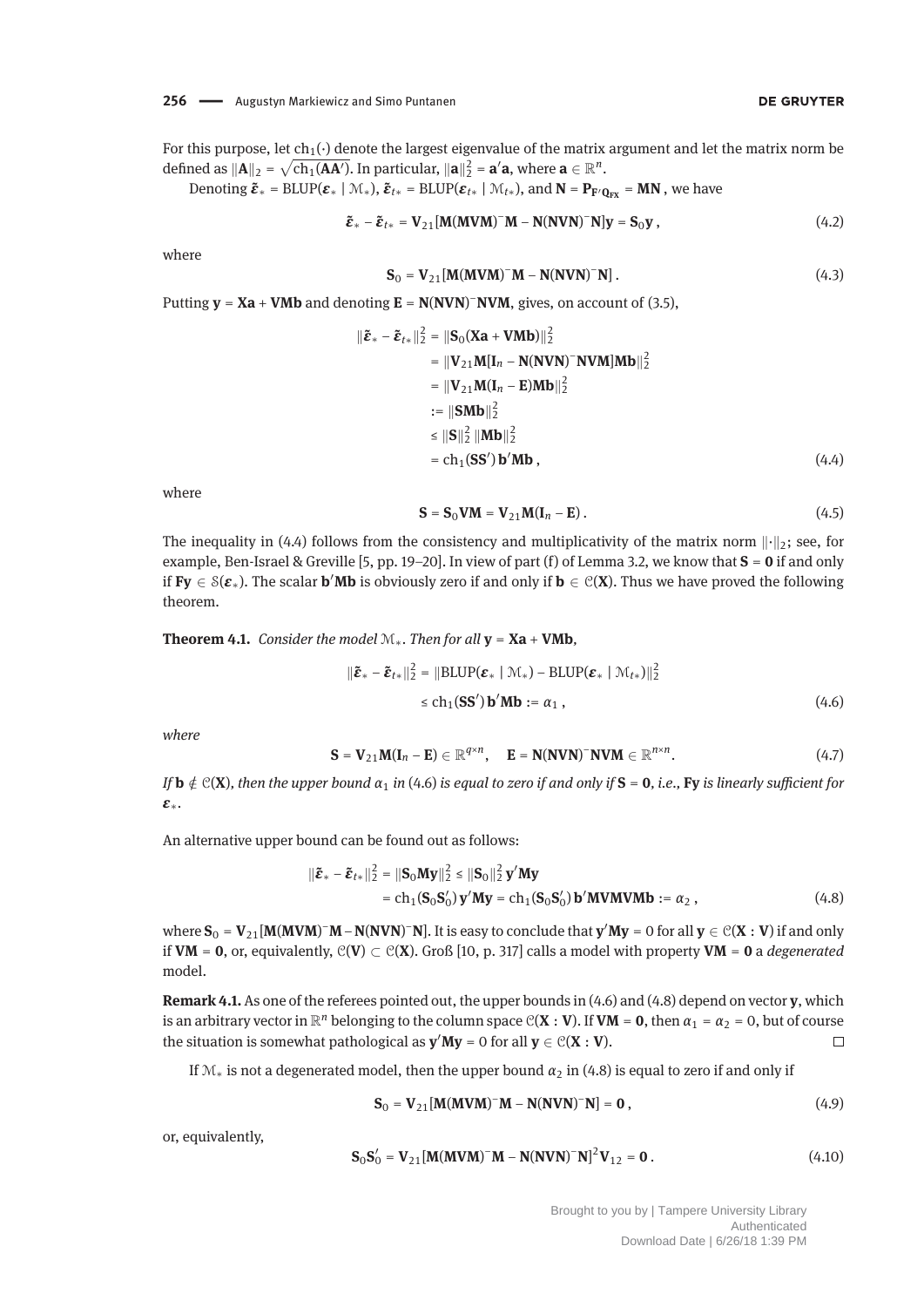Of course, (4.9) implies

$$
\mathbf{V}_{21}[\mathbf{M}(\mathbf{M}\mathbf{V}\mathbf{M})^-\mathbf{M}-\mathbf{N}(\mathbf{N}\mathbf{V}\mathbf{N})^-\mathbf{N}]\mathbf{V}_{12}=\text{cov}(\tilde{\boldsymbol{\varepsilon}}_*)-\text{cov}(\tilde{\boldsymbol{\varepsilon}}_{t*})=\mathbf{0},\qquad(4.11)
$$

as well as

$$
S_0VM = V_{21}[M(MVM)^{-}M - N(NVN)^{-}N]VM = S = 0,
$$
\n(4.12)

which both are necessary and sufficient conditions for **Fy** being linearly sufficient for *<sup>ε</sup>*∗. Interestingly, but somewhat unwishfully, the linear sufficiency, i.e., (4.12), does not imply that  $\alpha_2 = 0$ ; exception for this is the case when  $C(X : V) = \mathbb{R}^n$ . It remains an open question which upper bound  $\alpha_1$  or  $\alpha_2$  is sharper.

Let us take a look at the Euclidean distance between the BLUEs of  $\mu_* = X_*\beta$  in the original and the transformed model. As in Kala et al. [19, Sec. 6], we can observe that **G***t***G** = **G** and hence

$$
(\mathbf{G}_t - \mathbf{G})\mathbf{y} = (\mathbf{G}_t - \mathbf{G}_t\mathbf{G})\mathbf{y} = \mathbf{G}_t(\mathbf{I}_n - \mathbf{G})\mathbf{y} = \mathbf{G}_t\mathbf{VM}(\mathbf{M}\mathbf{V}\mathbf{M})^{\top}\mathbf{M}\mathbf{y} \quad \text{for all } \mathbf{y} \in \mathcal{C}(\mathbf{W})\,,\tag{4.13}
$$

where we have used (2.10). Then, for all  $y \in \mathcal{C}(W)$ , and  $\mu_* = \textbf{LFX}\beta$ , we have

$$
\|\tilde{\boldsymbol{\mu}}_{*} - \tilde{\boldsymbol{\mu}}_{t*}\|_{2}^{2} = \|\mathbf{LF}(\mathbf{G}_{t} - \mathbf{G})\mathbf{y}\|_{2}^{2}
$$
  
\n
$$
= \|\mathbf{LF}\mathbf{G}_{t}\mathbf{VM}(\mathbf{M}\mathbf{VM})^{-}\mathbf{My}\|_{2}^{2}
$$
  
\n
$$
\leq \|\mathbf{LF}\mathbf{G}_{t}\mathbf{VM}\|_{2}^{2} \|(\mathbf{M}\mathbf{VM})^{+}\|_{2}^{2} \|\mathbf{My}\|_{2}^{2}
$$
  
\n
$$
= \|\mathbf{R}\|_{2}^{2} \|(\mathbf{M}\mathbf{VM})^{+}\|_{2}^{2} \|\mathbf{My}\|_{2}^{2}
$$
  
\n
$$
= \frac{a}{b^{2}} \mathbf{y}'\mathbf{My} := \gamma_{2}, \qquad (4.14)
$$

where  $\mathbf{R} = \mathbf{LFG}_t \mathbf{VM}$ , the scalar  $a$  is the largest eigenvalue of  $\mathbf{RR}'$ , and  $b$  is the smallest nonzero eigenvalue of **MVM**. Moreover, if <sup>M</sup> is not a degenerated model then <sup>γ</sup><sup>2</sup> is zero if and only if **Fy** is linearly sufficient for **<sup>X</sup>**∗*β*.

An alternative upper bound for  $\|\tilde{\boldsymbol{\mu}}_* - \tilde{\boldsymbol{\mu}}_{t*}\|^2_2$  can be obtained by substituting  $\mathbf{y} = \mathbf{X}\mathbf{a} + \mathbf{V}\mathbf{M}\mathbf{b}$  into (4.14). This yields

$$
\|\tilde{\boldsymbol{\mu}}_{*} - \tilde{\boldsymbol{\mu}}_{t*}\|_{2}^{2} = \|\mathbf{LFG}_{t} \mathbf{VM}(\mathbf{MVM})^{-} \mathbf{MVMb}\|_{2}^{2}
$$
  
\n
$$
= \|\mathbf{LFG}_{t} \mathbf{VMb}\|_{2}^{2}
$$
  
\n
$$
\leq \|\mathbf{LFG}_{t} \mathbf{VM}\|_{2}^{2} \mathbf{b}' \mathbf{Mb}
$$
  
\n
$$
= \|\mathbf{R}\|_{2}^{2} \mathbf{b}' \mathbf{Mb} = a \mathbf{b}' \mathbf{Mb} := \gamma_{1}, \qquad (4.15)
$$

where  $a = \text{ch}_1(\mathbf{RR'})$ . Similarly as for  $\alpha_1$  and  $\alpha_2$  in (4.6) and (4.8), the question whether  $\gamma_1$  is a sharper upper bound than  $\gamma_2$  remains open.

The BLUPs of **y**<sup>∗</sup> in the original and the transformed model, respectively, are

$$
BLUP(\mathbf{y}_{*} \mid \mathcal{M}_{*}) = \mathbf{LFGy} + \mathbf{V}_{21} \mathbf{M} (\mathbf{MVM})^{-} \mathbf{My}, \quad \text{or shortly}, \quad \tilde{\mathbf{y}}_{*} = \tilde{\boldsymbol{\mu}}_{*} + \tilde{\boldsymbol{\epsilon}}_{*} \,, \tag{4.16a}
$$

$$
BLUP(\mathbf{y}_{*} \mid \mathcal{M}_{t*}) = \mathbf{LFG}_{t}\mathbf{y} + \mathbf{V}_{21}\mathbf{N}(\mathbf{N}\mathbf{V}\mathbf{N})^{\top}\mathbf{N}\mathbf{y}, \text{ or shortly, } \tilde{\mathbf{y}}_{t*} = \tilde{\boldsymbol{\mu}}_{t*} + \tilde{\boldsymbol{\varepsilon}}_{t*}. \tag{4.16b}
$$

Putting **y** = **Xa** + **VMb** and using earlier notation, gives, in light of the triangle inequality,

$$
\|\tilde{\mathbf{y}}_{*} - \tilde{\mathbf{y}}_{t*}\|_{2} = \|\text{BLUP}(\mathbf{y}_{*} \mid \mathcal{M}_{*}) - \text{BLUP}(\mathbf{y}_{*} \mid \mathcal{M}_{t*})\|_{2}
$$
\n
$$
= \|(\tilde{\boldsymbol{\mu}}_{*} - \tilde{\boldsymbol{\mu}}_{t*}) + (\tilde{\boldsymbol{\varepsilon}}_{*} - \tilde{\boldsymbol{\varepsilon}}_{t*})\|_{2}
$$
\n
$$
\leq \|\tilde{\boldsymbol{\mu}}_{*} - \tilde{\boldsymbol{\mu}}_{t*}\|_{2} + \|\tilde{\boldsymbol{\varepsilon}}_{*} - \tilde{\boldsymbol{\varepsilon}}_{t*}\|_{2}
$$
\n
$$
= \|\text{RMD}\|_{2} + \|\text{SMD}\|_{2}
$$
\n
$$
= \sqrt{\text{ch}_{1}(\text{RR'})\mathbf{b'}\text{Mb}} + \sqrt{\text{ch}_{1}(\text{SS'})\mathbf{b'}\text{Mb}}
$$
\n
$$
= \gamma_{1} + \alpha_{1} := \alpha. \tag{4.17}
$$

We can now write the following theorem.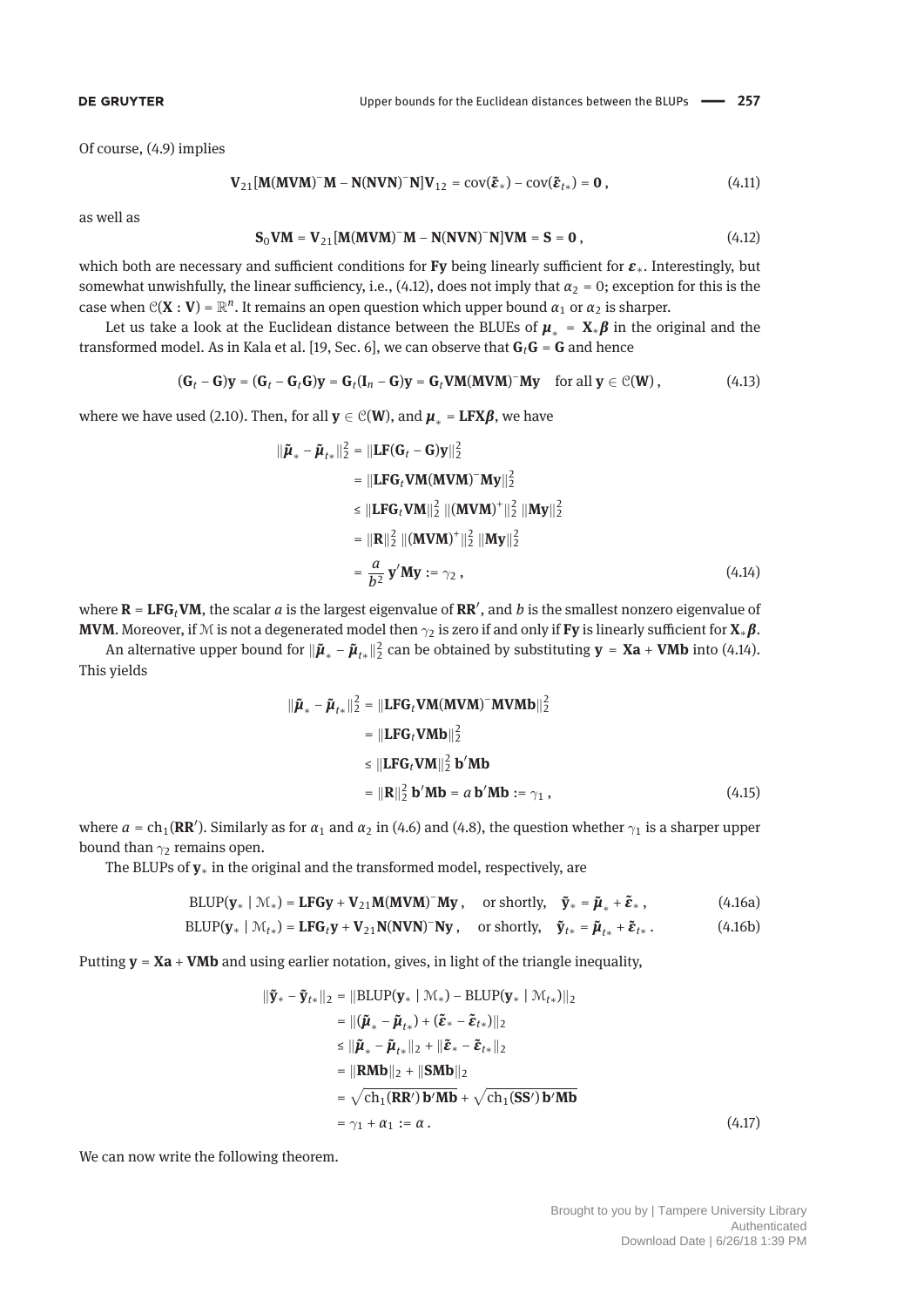**Theorem 4.2.** *Consider the model*  $M_*$  *where*  $\mu_* = LFX\beta$ *. Then for all*  $y = Xa + VMb$ ,

$$
\|\tilde{\mathbf{y}}_{*} - \tilde{\mathbf{y}}_{t*}\|_{2} \leq \sqrt{\mathbf{c}h_{1}(\mathbf{RR'})\,\mathbf{b}'\mathbf{Mb}} + \sqrt{\mathbf{c}h_{1}(\mathbf{SS'})\,\mathbf{b}'\mathbf{Mb}} \\ = \gamma_{1} + \alpha_{1} = \alpha \,, \tag{4.18}
$$

*where*  $\mathbf{R} = \mathbf{LFG}_t \mathbf{VM} \in \mathbb{R}^{q \times n}$  and

$$
\mathbf{S} = \mathbf{V}_{21} \mathbf{M} (\mathbf{I}_n - \mathbf{E}) \in \mathbb{R}^{q \times n}, \quad \mathbf{E} = \mathbf{N} (\mathbf{N} \mathbf{V} \mathbf{N})^{\top} \mathbf{N} \mathbf{V} \mathbf{M} \in \mathbb{R}^{n \times n}.
$$
 (4.19)

*If* **b**  $\notin$   $\mathcal{C}(\mathbf{X})$ *, then the upper bound α in* (4.18) *is equal to zero if and only if*  $\mathbf{S} = \mathbf{R} = \mathbf{0}$ *, i.e.,* Fy *is linearly sufficient for <sup>μ</sup>*<sup>∗</sup> *and for <sup>ε</sup>*∗*.*

Another formulation for the upper bound  $\|\tilde{\mathbf{y}}_* - \tilde{\mathbf{y}}_{t*}\|_2$  can be formulated using (4.6) and (4.14).

It is interesting to observe that  $S = R = 0$  is sufficient but not necessary for the equality

$$
\tilde{\mathbf{y}}_{*} - \tilde{\mathbf{y}}_{t*} = \mathbf{0},\tag{4.20}
$$

which holds (with probability 1) if and only if **Fy**  $\in S(\mathbf{y}_*)$ . However, **Fy**  $\in S(\mathbf{y}_*)$  does not necessarily imply that  $\mathbf{Fy} \in \mathcal{S}(\mu_*) \cap \mathcal{S}(\varepsilon_*)$ , i.e.,  $\mathbf{S} = \mathbf{R} = \mathbf{0}$ . For further discussion in this matter, see Markiewicz & Puntanen [25, Sec. 5].

### **5 BLUPs under mixed linear models**

Consider the mixed linear model

$$
\mathbf{y} = \mathbf{X}\boldsymbol{\beta} + \mathbf{Z}\mathbf{u} + \mathbf{e} \,, \quad \text{denoted as} \quad \mathcal{L} = \{\mathbf{y}, \mathbf{X}\boldsymbol{\beta} + \mathbf{Z}\mathbf{u}, \boldsymbol{\Delta}, \boldsymbol{\Phi}, \boldsymbol{\Psi}\}\,,
$$
 (5.1)

where  $X_{n\times p}$  and  $Z_{n\times q}$  are known matrices,  $\beta \in \mathbb{R}^p$  is a vector of unknown fixed effects, **u** is an unobservable vector (*q* elements) of *random effects* with  $E(\mathbf{u}) = \mathbf{0}_q$ ,  $cov(\mathbf{u}) = \mathbf{\Lambda}_{q \times q}$ , **e** is a random error vector (*n* elements) with  $E(e) = \mathbf{0}_n$ ,  $cov(e) = \mathbf{\Phi}_{n \times n}$ , and  $cov(e, \mathbf{u}) = \mathbf{\Psi}_{n \times q}$ . Denoting  $\mathbf{g} = \mathbf{X}\boldsymbol{\beta} + \mathbf{Z}\mathbf{u}$ , we have

$$
cov(\mathbf{y}) = cov(\mathbf{Zu} + \mathbf{e}) = \mathbf{Z\Delta Z'} + \mathbf{\Phi} + \mathbf{Z}\mathbf{\Psi'} + \mathbf{\Psi Z'} = \mathbf{\Sigma} \,, \tag{5.2a}
$$

$$
cov\begin{pmatrix}\mathbf{y}\\ \mathbf{g}\end{pmatrix} = cov\begin{pmatrix}\mathbf{y}\\ \mathbf{Zu}\end{pmatrix} = \begin{pmatrix}\Sigma & (\mathbf{Z}\Delta + \mathbf{\Psi})\mathbf{Z}'\\ \mathbf{Z}(\mathbf{Z}\Delta + \mathbf{\Psi})' & \mathbf{Z}\Delta\mathbf{Z}'\end{pmatrix} = \begin{pmatrix}\Sigma & \Sigma_{12}\\ \Sigma_{21} & \Sigma_{22}\end{pmatrix} := \mathbf{\Omega} \in \text{NND}_{2n}.
$$
 (5.2b)

Now the mixed linear model can be expressed as a version of the model with "new observations", the new observations, corresponding **<sup>y</sup>**<sup>∗</sup> in (1.2), being in **<sup>g</sup>** <sup>=</sup> **<sup>X</sup>***<sup>β</sup>* <sup>+</sup> **Zu**:

$$
\mathcal{L}_{*} = \left\{ \begin{pmatrix} \mathbf{y} \\ \mathbf{g} \end{pmatrix}, \begin{pmatrix} \mathbf{X} \\ \mathbf{X} \end{pmatrix} \boldsymbol{\beta}, \begin{pmatrix} \boldsymbol{\Sigma} & \boldsymbol{\Sigma}_{12} \\ \boldsymbol{\Sigma}_{21} & \boldsymbol{\Sigma}_{22} \end{pmatrix} \right\}.
$$
 (5.3)

Notice that *Ω* in (5.2b) corresponds to *Γ* in (1.3).

Transforming the mixed model  $\mathcal{L}$  by premultiplying it by  $\mathbf{F} \in \mathbb{R}^{f \times n}$  gives

 $\mathbf{Fy} = \mathbf{FX}\boldsymbol{\beta} + \mathbf{FZu} + \mathbf{Fe}$ , denoted as  $\mathcal{L}_t = {\mathbf{Fy}, \mathbf{FX}\boldsymbol{\beta} + \mathbf{FZu}, \boldsymbol{\Delta}, \mathbf{F\Phi F', \mathbf{F}\Psi}}$ . (5.4)

Our aim is to do the prediction of  $\mathbf{g} = \mathbf{X}\boldsymbol{\beta} + \mathbf{Z}\mathbf{u}$  using this transformed model  $\mathcal{L}_t$ . Corresponding to  $\mathcal{L}_*$ , the resulting transformed setup is

$$
\mathcal{L}_{t*} = \left\{ \begin{pmatrix} \mathbf{Fy} \\ \mathbf{g} \end{pmatrix}, \begin{pmatrix} \mathbf{FX} \\ \mathbf{X} \end{pmatrix} \boldsymbol{\beta}, \begin{pmatrix} \mathbf{F\Sigma F'} & \mathbf{F\Sigma}_{12} \\ \mathbf{\Sigma}_{21} \mathbf{F'} & \mathbf{\Sigma}_{22} \end{pmatrix} \right\}.
$$
 (5.5)

**Remark 5.1.** It is worth noting that L and L<sub>∗</sub> refer to the same mixed model. The difference is that when using L<sup>∗</sup> we wish to emphasize that the "new observation" (corresponding to **y**<sup>∗</sup> in M∗) is **g**. It is clear that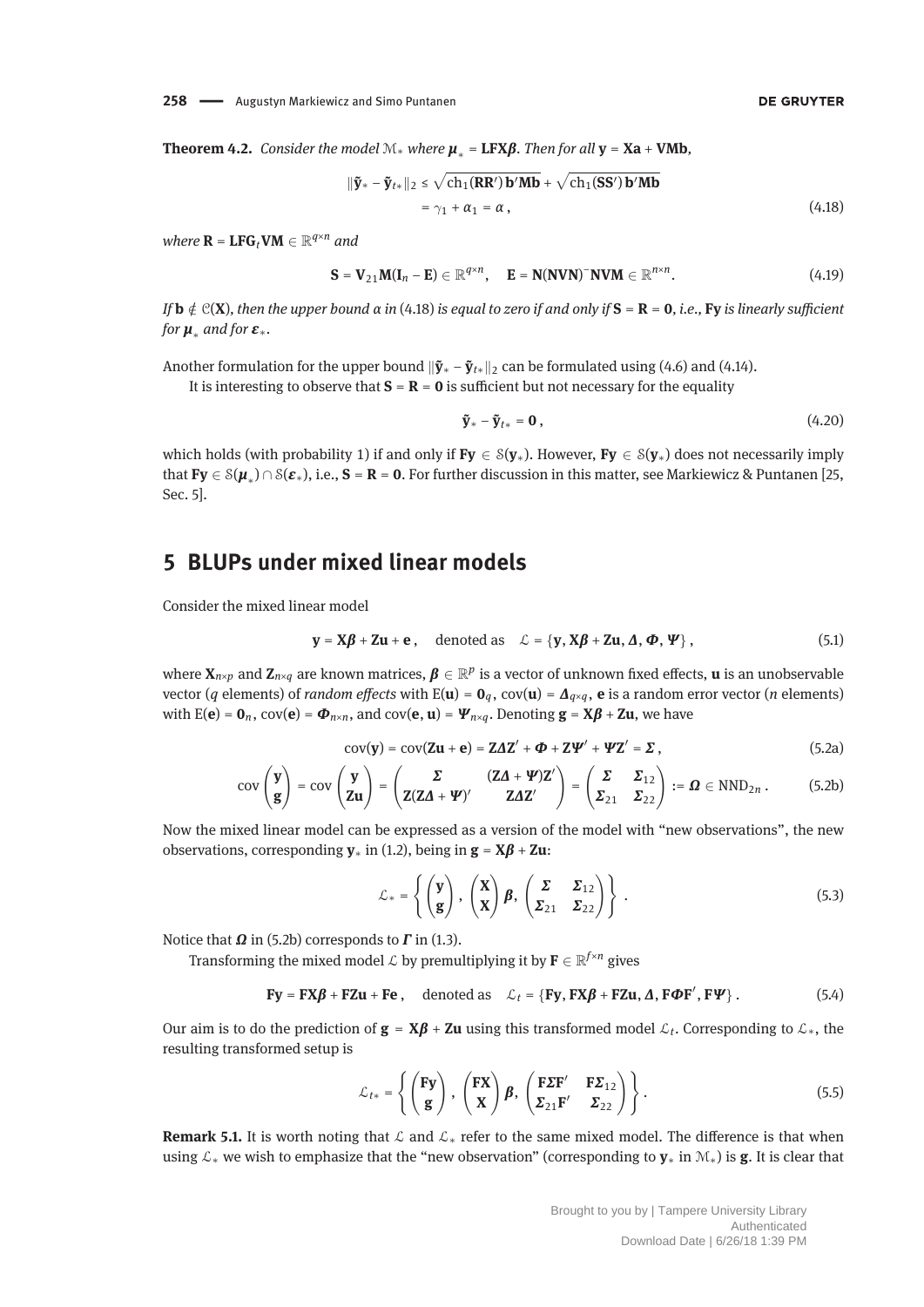BLUP(**g** |  $\mathcal{L}_*$ ) means precisely the same as BLUP(**g** |  $\mathcal{L}$ ) and thus we can drop the subscript  $*$  from  $\mathcal{L}_*$  and L*t*∗.  $\Box$ 

Corresponding to  $M_*$ , we can express the BLUP for  $\mathbf{g} = \mathbf{X}\boldsymbol{\beta} + \mathbf{Z}\mathbf{u}$  as follows:

$$
BLUP(g \mid \mathcal{L}) = \tilde{g} = BLUE(\mu \mid \mathcal{L}) + Z BLUP(u \mid \mathcal{L})
$$
  
=  $Ty + Z(Z\Delta + \Psi)' \Sigma^-(I_n - T)y$   
=  $Ty + \Sigma_{21}M(M\Sigma M)^-My$   
=  $\tilde{\mu} + Z\tilde{u}$ , (5.6)

where  $\mathbf{T} = \mathbf{X} (\mathbf{X}' \mathbf{W}_{\Sigma}^- \mathbf{X})^- \mathbf{X}' \mathbf{W}_{\Sigma}^-$  and  $\mathbf{W}_{\Sigma} \in \mathcal{W}_{\Sigma}$ ,

$$
\mathcal{W}_{\Sigma} = \{ \mathbf{W}_{\Sigma} \in \mathrm{NND}_{n} : \mathbf{W}_{\Sigma} = \Sigma + \mathbf{XUU}^{\prime} \mathbf{X}^{\prime}, \ \mathcal{C}(\mathbf{W}_{\Sigma}) = \mathcal{C}(\mathbf{X} : \Sigma) \} .
$$
 (5.7)

In (5.7) the matrix **U** is free to vary subject to condition  $C(W_{\mathbf{\Sigma}}) = C(\mathbf{X} : \mathbf{\Sigma})$ . The BLUP of  $\mathbf{g} = \mathbf{X}\boldsymbol{\beta} + \mathbf{Z}\mathbf{u}$  under the transformed model  $\mathcal{L}_t$  can be expressed as

$$
\begin{aligned} \text{BLUP}(\mathbf{g} \mid \mathcal{L}_t) &= \tilde{\mathbf{g}}_t = \text{BLUE}(\boldsymbol{\mu} \mid \mathcal{L}_t) + \mathbf{Z} \text{BLUP}(\mathbf{u} \mid \mathcal{L}_t) \\ &= \mathbf{T}_t \mathbf{y} + \mathbf{Z} (\mathbf{Z} \mathbf{\Delta} + \mathbf{\Psi})' \mathbf{F}' \mathbf{\Sigma}^-(\mathbf{I}_n - \mathbf{T}_t) \mathbf{y} \\ &= \mathbf{T}_t \mathbf{y} + \mathbf{\Sigma}_{21} \mathbf{N} (\mathbf{N} \mathbf{\Sigma} \mathbf{N})^- \mathbf{N} \mathbf{y} \\ &= \tilde{\boldsymbol{\mu}}_t + \mathbf{Z} \tilde{\mathbf{u}}_t \,, \end{aligned} \tag{5.8}
$$

where  $N = P_{F'Q_{FX}}$  and

$$
\mathbf{T}_t = \mathbf{X} [\mathbf{X}' \mathbf{F}' (\mathbf{F} \mathbf{W}_{\Sigma} \mathbf{F}')^{-} \mathbf{F} \mathbf{X}]^{-} \mathbf{X}' \mathbf{F}' (\mathbf{F} \mathbf{W}_{\Sigma} \mathbf{F}')^{-} \mathbf{F}.
$$
 (5.9)

Theorem 4.2 gives immediately Corollary 5.1.

**Corollary 5.1.** *Consider the mixed linear model*  $\mathcal{L}$  *where*  $\mathcal{C}(X') = \mathcal{C}(F'X')$ *. Then for all*  $y = Xa + \Sigma Mb$ *,* 

$$
\|\tilde{\mathbf{g}} - \tilde{\mathbf{g}}_t\|_2 = \|\text{BLUP}(\mathbf{g} \mid \mathcal{L}) - \text{BLUP}(\mathbf{g} \mid \mathcal{L}_t)\|_2
$$
  
\n
$$
= \|(\tilde{\boldsymbol{\mu}} - \tilde{\boldsymbol{\mu}}_t) + \mathbf{Z}(\tilde{\mathbf{u}} - \tilde{\mathbf{u}}_t)\|_2
$$
  
\n
$$
= \|R_m \mathbf{M} \mathbf{b}\|_2 + \|S_m \mathbf{M} \mathbf{b}\|_2
$$
  
\n
$$
\leq \sqrt{\text{ch}_1(\mathbf{R}_m \mathbf{R}_m') \mathbf{b}' \mathbf{M} \mathbf{b}} + \sqrt{\text{ch}_1(\mathbf{S}_m \mathbf{S}_m') \mathbf{b}' \mathbf{M} \mathbf{b}} \,,
$$
 (5.10)

*where*  $\mathbf{R}_m = \mathbf{T}_t \Sigma \mathbf{M} \in \mathbb{R}^{n \times n}$  and

$$
\mathbf{S}_m = \boldsymbol{\Sigma}_{21} \mathbf{M} (\mathbf{I}_n - \mathbf{E}_m) \in \mathbb{R}^{n \times n}, \quad \mathbf{E}_m = \mathbf{N} (\mathbf{N} \boldsymbol{\Sigma} \mathbf{N})^- \mathbf{N} \boldsymbol{\Sigma} \mathbf{M} \in \mathbb{R}^{n \times n}.
$$
 (5.11)

*If*  $\bf{b} \notin C(X)$ , then the upper bound in (5.10) is equal to zero if and only if  $\bf{R}_m = S_m = 0$ , i.e., Fy is linearly sufficient *for μ and for* **Zu***.*

**Remark 5.2.**One of the referees suggested that in addition to predicting **<sup>y</sup>**<sup>∗</sup> <sup>=</sup> **<sup>X</sup>***β*+**Zu**, one could also consider predicting the vector of new observations of the type

$$
\eta = \mathbf{X}_* \boldsymbol{\beta} + \mathbf{Z}_* \mathbf{u} + \mathbf{e}_*, \qquad (5.12)
$$

where  $X_*$  and  $Z_*$  are given matrices,  $e_*$  is a random error vector with  $E(e_*) = 0$ ,  $cov(e_*) = \Phi_*$ ,  $cov(e, e_*) = 0$ and  $cov(\mathbf{u}, \mathbf{e}_*) = \mathbf{0}$ . Now we have

$$
cov\begin{pmatrix} y \\ \eta \end{pmatrix} = cov\begin{pmatrix} y \\ Z_{*}u + e_{*} \end{pmatrix} = \begin{pmatrix} \Sigma & (ZA + \Psi)Z'_{*} \\ Z_{*}(ZA + \Psi)' & Z_{*}AZ'_{*} + \Phi_{*} \end{pmatrix},
$$
(5.13)

and thus the prediction of *η* can be based on the model

$$
\mathcal{K} = \left\{ \begin{pmatrix} \mathbf{y} \\ \mathbf{\eta} \end{pmatrix}, \begin{pmatrix} \mathbf{X} \\ \mathbf{X}_* \end{pmatrix} \boldsymbol{\beta}, \begin{pmatrix} \boldsymbol{\Sigma} & (\mathbf{Z}\boldsymbol{\Delta} + \boldsymbol{\Psi})\mathbf{Z}'_{*} \\ \mathbf{Z}_{*}(\mathbf{Z}\boldsymbol{\Delta} + \boldsymbol{\Psi})' & \mathbf{Z}_{*}\boldsymbol{\Delta}\mathbf{Z}'_{*} + \boldsymbol{\Phi}_{*} \end{pmatrix} \right\}.
$$
 (5.14)

The setup (5.14) offers interesting further problems but hey go beyond our main focus and are thus left for further research.  $\Box$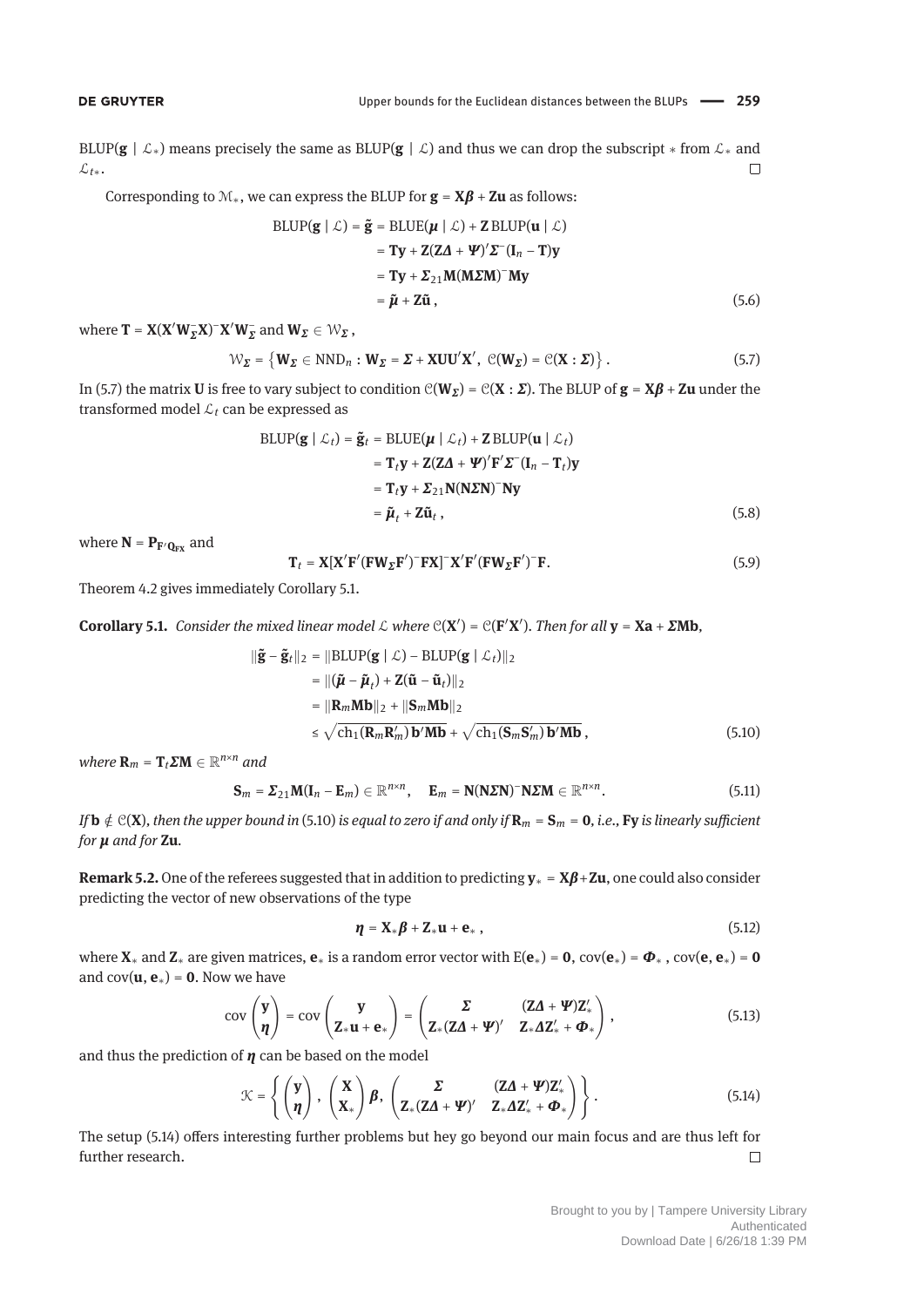### **6 Concluding remarks**

In this article we have introduced upper bounds for the Euclidean distances between the best linear unbiased predictors (BLUPs) of  $y^*$  when the prediction is based on the original model  $M = \{y, X\beta, V\}$  and when it is based on the transformed model  $\mathcal{M}_t = \{ \text{Fy}, \text{FX}\beta, \text{FVF'} \}$ . The unobservable "new future" random vector  $y_*$ is generated from  $\mathbf{y}_* = \mathbf{X}_* \boldsymbol{\beta} + \boldsymbol{\varepsilon}_*$ . Corresponding considerations are made for the BLUPs of  $\boldsymbol{\varepsilon}_*$ . The original setup and the transformed setup for a linear model with new observations can be described, respectively, as

$$
\mathcal{M}_{*} = \left\{ \begin{pmatrix} \mathbf{y} \\ \mathbf{y}_{*} \end{pmatrix}, \begin{pmatrix} \mathbf{X} \\ \mathbf{X}_{*} \end{pmatrix} \boldsymbol{\beta}, \begin{pmatrix} \mathbf{V} & \mathbf{V}_{12} \\ \mathbf{V}_{21} & \mathbf{V}_{22} \end{pmatrix} \right\}, \quad \mathcal{M}_{t*} = \left\{ \begin{pmatrix} \mathbf{F}\mathbf{y} \\ \mathbf{y}_{*} \end{pmatrix}, \begin{pmatrix} \mathbf{FX} \\ \mathbf{X}_{*} \end{pmatrix} \boldsymbol{\beta}, \begin{pmatrix} \mathbf{F}\mathbf{VF'} & \mathbf{F}\mathbf{V}_{12} \\ \mathbf{V}_{21}\mathbf{F'} & \mathbf{V}_{22} \end{pmatrix} \right\}.
$$
 (6.1)

We also consider the mixed linear model which is a special case of M∗. We show how the upper bounds are related to the concept of linear sufficiency. The concept of linear sufficiency is strongly connected to the transformed model M*t*, because for example, if **Fy** is linearly sufficient for **y**∗, then every representation of the BLUP for **y**<sup>∗</sup> based on the transformed model is BLUP also under the original model.

Our attempt has been to make the paper self-readable so that the necessary background tools have been presented to a reasonable amount. Considerations are pretty mathematical and for this paper, we have no practical statistical applications in mind.

The Euclidean distances between estimator/predictors in linear models have not been studied very much in literature. However, we wish to mention some related articles. Baksalary & Kala [2, p. 680] provided an upper bound for the Euclidean distance of the difference of the ordinary least squares estimator (OLSE) and the BLUE of of **X***β*, i.e.,  $\|\text{OLSE}(X\beta) - \text{BLUE}(X\beta)\|_2$  under M; see also Haberman [12], Baksalary & Kala [1], Mäkinen [21, 22], and Trenkler [33, p. 261]. The corresponding considerations for the BLUEs under two linear models {**y**, **<sup>X</sup>***β*, **<sup>V</sup>**1} and {**y**, **<sup>X</sup>***β*, **<sup>V</sup>**2}, have been made by Hauke et al. [15], and for

$$
\|\text{BLUP}(\mathbf{y}_*) - \text{BLUE}(\mathbf{X}_*\boldsymbol{\beta})\|_2 \quad \text{and} \quad \|\text{BLUP}(\mathbf{y}_*) - \text{OLSE}(\mathbf{X}_*\boldsymbol{\beta})\|_2 \tag{6.2}
$$

under M<sup>∗</sup> by Haslett et al. [13, Sec. 3]. See also Kala et al. [19, Sec. 6], and Pordzik [26].

**Acknowledgement:** Thanks go to the referees for constructive comments. Part of this research was done during the meeting of an International Research Group on Multivariate and Mixed Linear Models in the Mathematical Research and Conference Center, Bedlewo, Poland, March 2017 and November 2017, supported by the Stefan Banach International Mathematical Center. Thanks go to Professor Tadeusz Caliński for helpful comments. Part of this paper was presented at the International Conference on Linear Algebra and its Applications, 11–15 December 2017, Manipal University, Karnataka, India. The hospitability of Professor K. Manjunatha Prasad is gratefully acknowledged.

### **References**

- [1] Baksalary, J.K. & Kala, R. (1978). A bound for the Euclidean norm of the difference between the least squares and the best linear unbiased estimators. *Ann. Statist.*, 6, 1390–1393. DOI
- [2] Baksalary, J.K. & Kala, R. (1980). A new bound for the Euclidean norm of the difference between the least squares and the best linear unbiased estimators. *Ann. Statist.*, 8, 679–681. DOI
- [3] Baksalary, J.K. & Kala, R. (1981). Linear transformations preserving best linear unbiased estimators in a general Gauss– Markoff model. *Ann. Statist.*, 9, 913–916. DOI
- [4] Baksalary, J.K. & Kala, R. (1986). Linear sufficiency with respect to a given vector of parametric functions. *J. Statist. Plann. Inference*, 14, 331–338. DOI
- [5] Ben-Israel, A. & Greville, T.N.E. (2003). *Generalized Inverses: Theory and Applications*, 2nd Edition. Springer, New York. DOI
- [6] Christensen, R. (2011). *Plane Answers to Complex Questions: the Theory of Linear Models*, 4th Edition. Springer, New York. DOI
- [7] Drygas, H. (1970). *The Coordinate-Free Approach to Gauss–Markov Estimation*. Springer, Berlin.
- [8] Drygas, H. (1983). Sufficiency and completeness in the general Gauss–Markov model. *Sankhyā Ser. A*, 45, 88–98. DOI